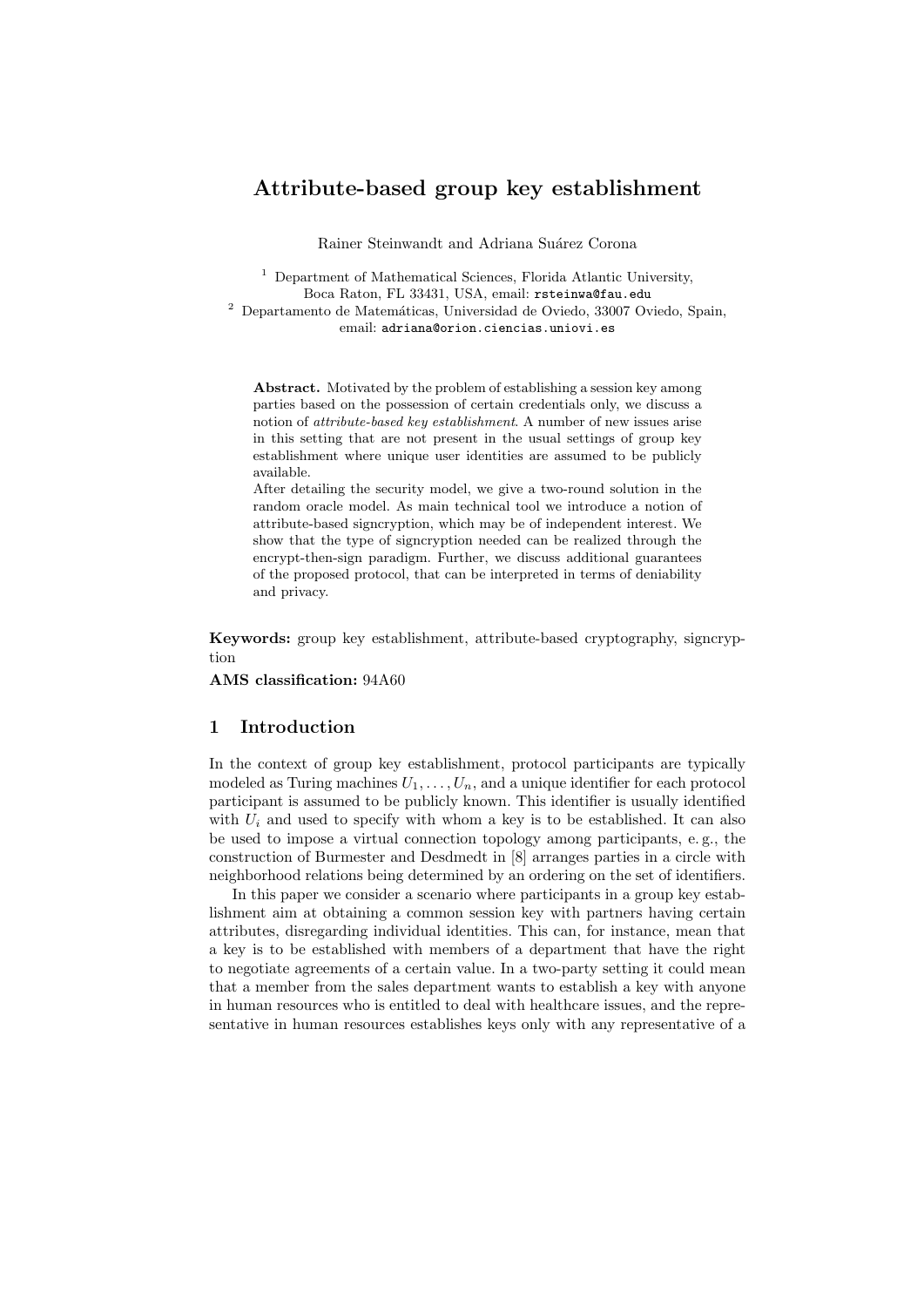department committee. The essential point is that we do not distinguish between individual user identities, but each participant specifies the attributes she expects her partners to have and the session key should be available to users that meet all imposed conditions. Another scenario where attribute-based group key establishment seems interesting is a project in an enterprise (or crossing enterprise boundaries), where project team members need—read and/or write—access to data relevant for the task at hand. In such a scenario, a common key could be established among all members possessing the necessary attributes to work on a particular project, without resorting to individual user identities.

Shifting the focus from individual identities to the possession of attributes, privacy questions naturally arise: depending on the application context, it may be a design goal that users do not have to reveal which exact set of attributes they possess, but only the fact that they possess a qualified set. Consequently, treating a user's set of attributes as a substitute for a public identifier can be problematic. In the protocol below we address this problem through (i) a form of privacy reminiscent of attribute-based encryption with hidden ciphertext policy [17] and attribute-hiding predicate encryption [5, 13], and (ii) through a form of deniability reminiscent of deniable group key establishment [3].

Organization of the paper. For a general introduction to the topic of key establishment, we refer to the book [6] by Boyd and Mathuria. Throughout, we formalize our setting of attribute-based key establishment in Section 2 by adapting the group key establishment model in [4] (which in turn builds on [7, 14]) appropriately; the replacement of unique identifiers for protocol participants with attribute sets raises some technical issues that are to be addressed here. As a technical tool, in Section 3 we start by defining an attribute-based variant of signcryption, a tool which might be of independent interest. We will then use this tool to devise a two-round solution in the random oracle model, based on an attribute-based signcryption scheme.

Related work. As prior work on attribute-based key establishment, Wang et al.'s results in [22, 21, 20] can be mentioned. These three papers address a two-party scenario and suggest solutions for such a setting with [21] and without random oracles [22, 20], respectively. After submission of the original manuscript of our paper in November 2009, further work related to attribute-based key establishment has been made available, evidencing a wider interest in this topic. In particular, Camenisch et al. [9] discuss Credential-Authenticated Key Exchange (CAKE), where a two-party key exchange is conditioned on the compatibility of credentials held by the involved parties. Unlike the approach taken below, on the technical side, Camenisch et al. build on Canetti's Universal Composability (UC) framework [10]. Gorantla et al. [12] suggest a notion of *attribute-based au*thenticated key exchange, with the security being captured in an "oracle based" security model, similar to the model employed below. While the essential working horse in our approach is attribute-based signcryption, a main technical tool in [12] is a type of key encapsulation mechanism (KEM), to which Gorantla et al. refer as encapsulation-policy attribute based KEM. Their paper presents a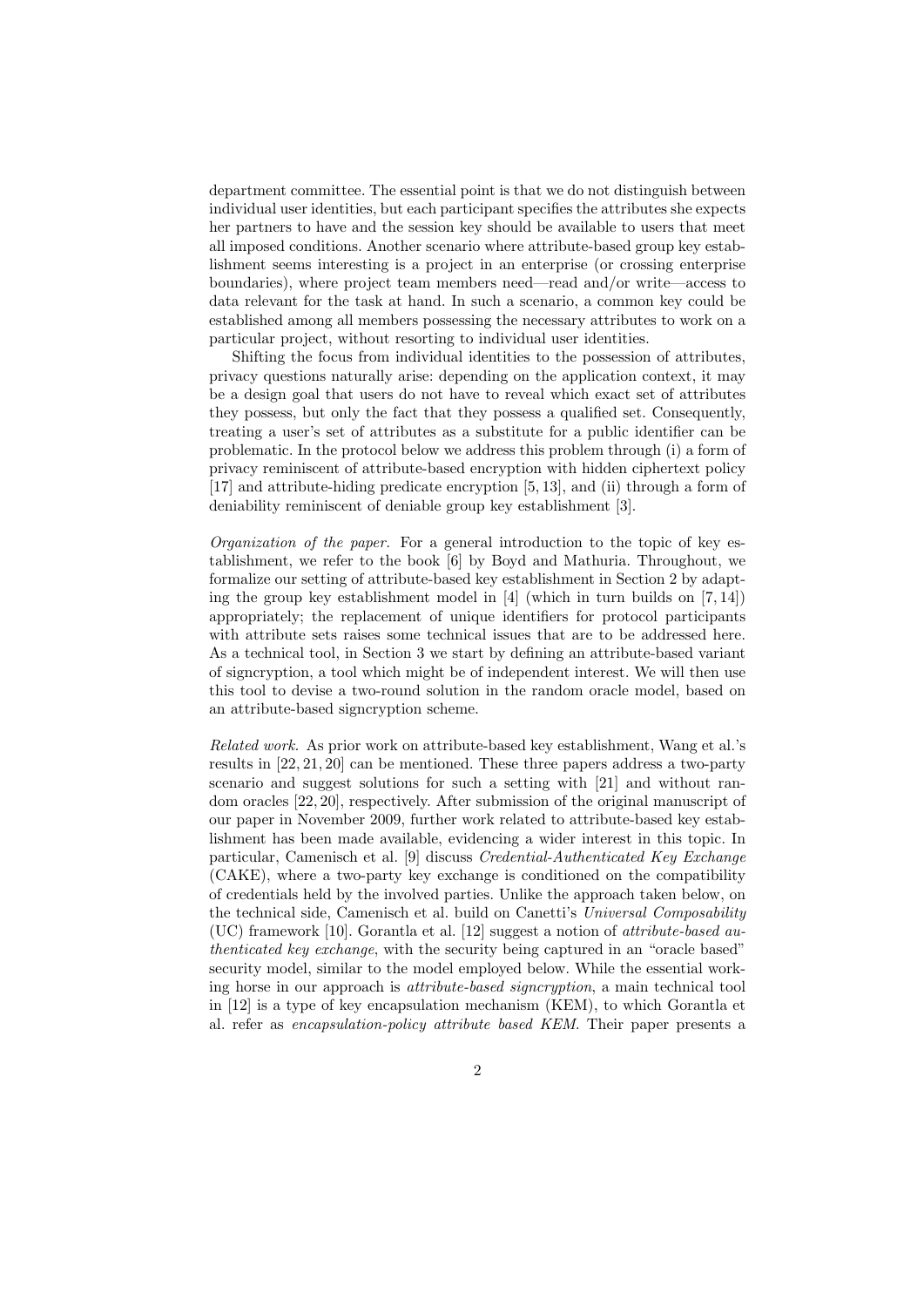construction for deriving a secure attribute-based authenticated key exchange from such a key encapsulation mechanism, assuming the latter fulfills an appropriate security guarantee. In [2], Birkett and Stebila consider predicate-based key authenticated exchange between two parties. Similarly as in [12] and below, an "oracle based" security model is used. The authors of [2] show how to achieve both credential privacy and session key security by combinining a suitable *predicate-based signature scheme* with a Diffie-Hellman key exchange.

## 2 Security model

By  $\ell$  we denote the security parameter, and by  $\mathcal{U} \subseteq \{0,1\}^{O(1)}$  a non-empty constant-size universe of attributes.

#### 2.1 Communication model and adversarial capabilities

Participants and initialization. The set of potential protocol participants in an attribute-based group key establishment are probabilistic polynomial time (ppt) Turing machines labeled with subsets of  $U$ , and in slight abuse of terminology we will speak of a "protocol participant  $U$ ", identifying a Turing machine with its unique label. Analogously as in attribute-based encryption, an identifier  $U \in$  $2^{\mathcal{U}}$  represents any user having exactly the attributes contained in U; we do not distinguish among users possessing identical attributes. During a trusted initialization phase, a master key  $mk$  is chosen and used to derive the public system parameters pk as well as secret (attribute) keys  $ak_U$  for each  $U \in 2^{\mathcal{U}}$ . The secret key  $akU$  is stored by protocol participant U as long-term secret.

Each protocol participant  $U$  may execute a polynomial number of protocol instances in parallel, and we will refer to instance s of protocol participant  $U \in$  $2^{\mathcal{U}}$  as  $\Pi_{U}^{s}$  ( $s \in \mathbb{N}$ ). Each such instance has associated seven variables: used $_{U}^{s}$ ,  $\mathtt{state}^s_U, \, \mathtt{term}^s_U, \, \mathtt{sid}^s_U, \, \mathtt{pid}^s_U, \, \mathtt{acc}^s_U \text{ and } \mathtt{sk}^s_U.$ 

- ${\sf used}_U^s$  indicates if the instance is or has been used for a protocol run. The  ${\sf used}_U^s$ flag can only be set through a protocol message received by the instance due to a call to the Send-oracle;
- $\texttt{term}^s_U$  shows if the execution has terminated;
- $\texttt{state}^s_U$  keeps the state information during the protocol execution;
- $\mathsf{acc}^s_U$  indicates if the protocol instance was succesful, i.e, if the the session key has been accepted by  $U$ ;
- $\mathtt{sk}^s_U$  stores the session key once it is accepted by the instance  $\Pi^s_U$ . Before acceptance, it stores a distinguished NULL value.
- $\mathsf{sid}^s_U$  denotes a (non-secret) session identifier that can serve as identifier for the session key  $sk_U^s$ ;
- $\text{pid}_U^s$  stores the possible sets of attributes a user U aims at establishing a key with, i.e.,  $\text{pid}_U^s \subseteq 2^{\mathcal{U}}$  such that  $U \in \text{pid}_U^s$ ;

Remark 1. Note that the role of  $\text{pid}_U^s$  differs from "ordinary" authenticated key establishment: we interpret  $\text{pid}_U^s$  as access structure specifying the qualified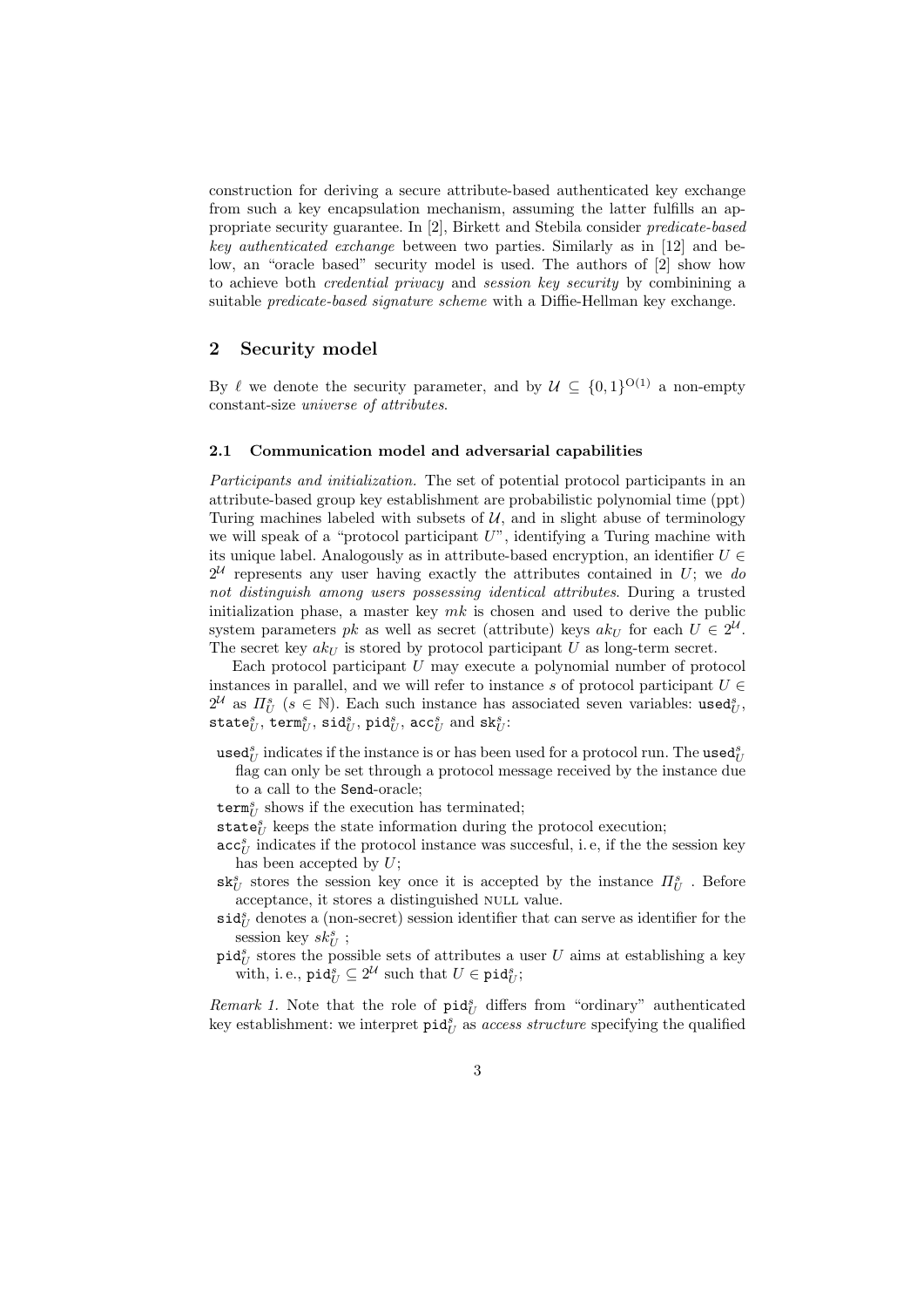sets of attributes, which in turn may be regarded as representing acceptable communciation partners. In particular, for a successful protocol execution we will not impose that  $all U' \in \text{pid}_{U}^{s}$  participate—but only  $U' \in \text{pid}_{U}^{s}$  may obtain the established session key. In a threshold-based setting,  $\text{pid}^s_U$  could consist of all subsets of  $U$  with cardinality greater than some threshold.

Communication network. We assume that arbitrary point-to-point connections among parties are available. As connections are under adversarial control (cf. the adversarial model below), the network is non-private and fully asynchronous. In particular, when broadcasting a message, this means that the adversary can create a situation where the protocol participants receive in fact different messages or only a subset of the participants receives the message.

Adversarial capabilities. The adversary  $A$  is modeled as ppt time Turing machine and considered to be active: A has full control of the communication network and may delay, eavesdrop, suppress, alter and insert messages at will. To make the adversarys capabilities explicit, the subsequently listed oracles are used and can be invoked by  $A$ :

 $Send(U, s, M)$  This oracle serves two purposes:

- $-\operatorname{If} \text{used}_U^s = \textsc{true}, \text{ the message } M \text{ is sent to the instance } \varPi^s_U. \text{ If } \varPi^s_U \text{ sends } \varPi^s_U \text{ and } \varPi^s_U \text{ and } \varPi^s_U \text{ and } \varPi^s_U \text{ and } \varPi^s_U \text{ and } \varPi^s_U \text{ and } \varPi^s_U \text{ and } \varPi^s_U \text{ and } \varPi^s_U \text{ and } \varPi^s_U \text{ and } \varPi^s_U \text{ and } \varPi^s_U \text{ and } \varPi^s_U \text{ and } \varPi^s_U \text{ and } \varPi^s_U$ a message in the protocol right after receiving  $M$ , then the Send oracle returns this message to the adversary.
- If used $S_U^s =$ FALSE, the message M has to be of the form  $M = (B, b)$ , where  $B \subseteq 2^U$  is an access structure and  $b \in \{\text{INIT}, \overline{\text{INIT}}\}$  is a role flag. In this way the adversary can initialize a protocol run among principals  $U'$ such that each  $U' \in B$ . The flag b allows to designate a protocol initiator whose computations may differ from those of other protocol participants. After such a query,  $\Pi_U^s$ 's pid $_U^s$ -value is initialized to B, the used $_U^s$ -flag is set and  $\Pi_U^s$  processes the first step of a protocol execution. This means that in this session, U aims at establishing a common key with at least one principal  $U' \in B \setminus \{U\}.$
- $\mathtt{Reveal}(U,s)$  yields the session  $\ker\mathtt{sk}^s_U$  provided that it is defined, i. e., if  $\mathtt{acc}^s_U =$ TRUE and  $\mathsf{sk}^s_U \neq \text{NULL}$ . Otherwise the distinguished NULL-value is returned.
- Corrupt(U) reveals the long-term secret key  $ak<sub>U</sub>$  of U to the adversary. Given a concrete protocol run, involving instances  $\Pi_U^s$ , we say that user U is honest if and only if no query of the form  $\text{Corrupt}(U)$  has been made by the adversary.
- Test $(U, s)$  Only one query of this form is allowed for the adversary A. Provided that  $sk_U^s$  is defined, (i.e.,  $acc_U^s$  = TRUE and  $sk_U^s \neq$  NULL),  $\mathcal A$  can execute this oracle query at any time when being activated. A test bit  $t \in \{0, 1\}$  is chosen uniformly at random and if  $t = 0$  then the session key  $sk_U^s$  is returned. If  $t = 1$ , then a uniformly chosen random session key is returned.

#### 2.2 Protocol goals

Correctness. This property expresses that in the absence of adversarial interference, the protocol will establish a common key along with a matching identifier: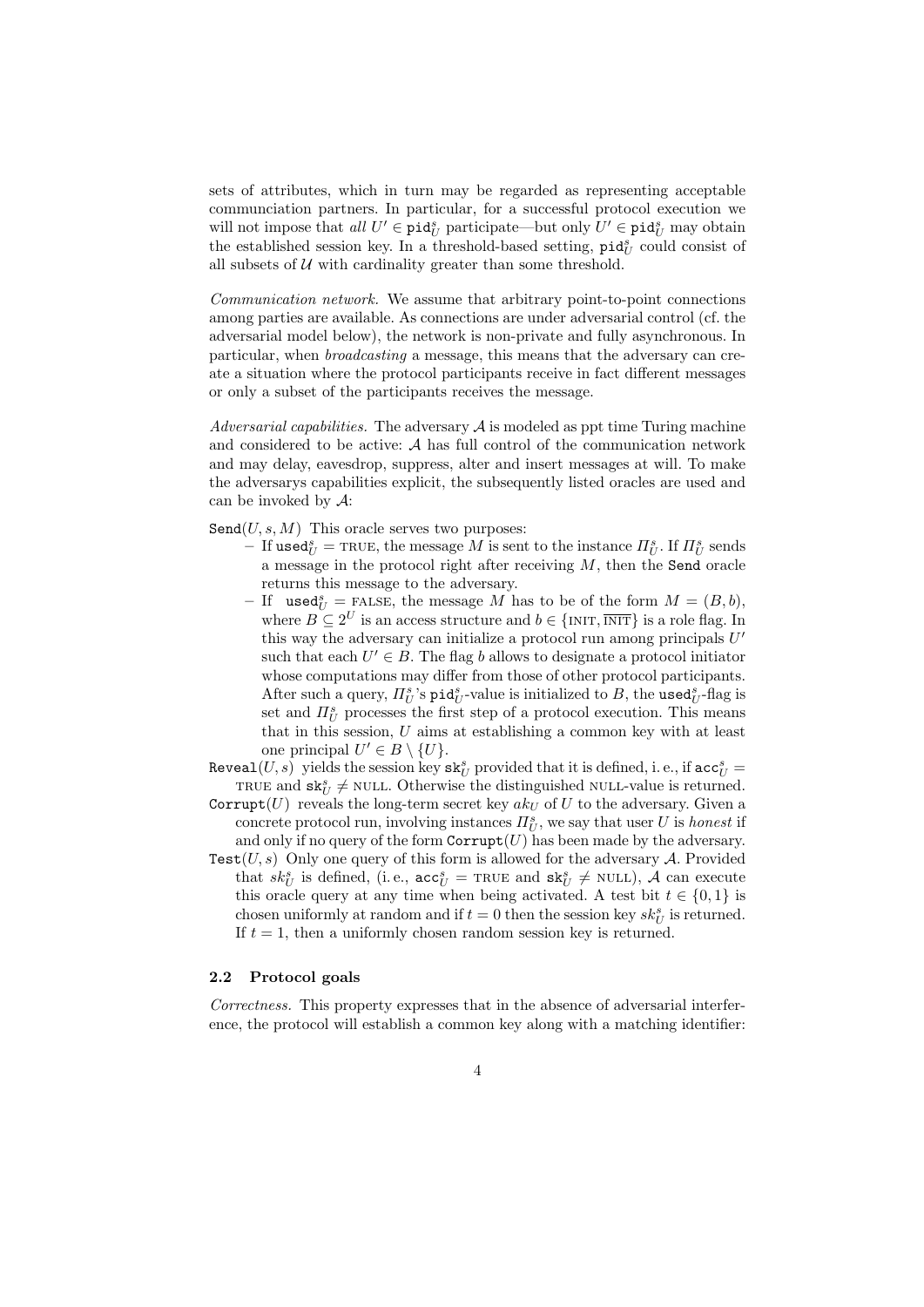Definition 1 (Correctness). An attribute-based group key establishment is correct if on honest delivery of all messages and all users being honest, a single protocol execution among users  $V \subseteq 2^{\mathcal{U}}$  involves instances  $\Pi_U^{sv}$  ( $U \in \mathcal{V}$ ) such that with overwhelming probability all of the following hold:

- all users in  $V$  accept, i.e.,  $\mathsf{acc}_{U}^{sv} = \text{TRUE}$  for all  $U \in V$ ;
- all users in V obtain the same session identifier, i.e.,  $\texttt{sid}^{s_U}_U$  is identical for all  $U \in \mathcal{V}$ :
- all users in V accept the same session key, i.e.,  $\mathtt{sk}^{sv}_U$  is identical and  $\neq$ NULL for all  $U \in \mathcal{V}$ ;
- all communication partners are specified as desired communication partner, *i.e.*,  $V \subseteq \text{pid}_{U}^{sv}$  for all  $U \in V$ .

Correctness alone is a rather weak guarantee, as it refers to a scenario where no attack takes place. For instance, the last condition ensures that every protocol participant is aware that the users in  $V$  may know the session key, but no statement is made about the session key being known to users in  $\mathcal{U} \setminus \mathcal{V}$ actually, broadcasting the session key to all users is not ruled out by correctness. To formalize security guarantees, we use the following terminology.

Partnering and freshness We have to specify under which circumstances a Testquery may be executed and under which circumstances a correct guess of the adversary constitutes a viable attack. To do so, we fix the following notions of partnering and freshness.

**Definition 2 (Partnering).** We say that two instances  $\Pi_U^s$  and  $\Pi_{U'}^{s'}$  are part- $\text{need} \; \textit{if} \; \texttt{sid}^{\textit{s}}_{U} = \texttt{sid}^{\textit{s}'}_{U'}, \, \texttt{acc}^{\textit{c}}_{U} = \texttt{acc}^{\textit{s}'}_{U'} = \texttt{TRUE}, \, U \in \texttt{pid}^{\textit{s}'}_{U'} \; \textit{and} \; U' \in \texttt{pid}^{\textit{s}}_{U}.$ 

The notion of partnering is mainly a technical tool, but crucial for capturing the the intuition of a secure key establishment adequately. An adversary is restricted to attacking fresh instances, and for an instance to be fresh, in particular no partnered instance must have been queried to the Reveal oracle:

**Definition 3 (Freshness).** An instance  $\Pi_U^s$  is said to be fresh if none of the following events has occurred:

- $-$  For some  $U' \in \texttt{pid}_U^s$  a  $\texttt{Corrupt}(U')$  query was executed before a query of the form  $\texttt{Send}(U'', s'', *)$  has taken place where  $U'' \in \text{pid}_{U}^s$ .
- The adversary A queried Reveal $(U', s')$  with  $\Pi_U^s$  and  $\Pi_{U'}^{s'}$  being partnered.

With the above terminology we can capture (semantic) security of an attributebased key establishment protocol P in the usual way. For an adversary A attacking an attribute-based key establishment protocol  $P$ , we define an advantage function  $\mathsf{Adv}_{\mathcal{A}} = \mathsf{Adv}_{\mathcal{A}}(\ell)$  by setting  $\mathsf{Adv}_{\mathcal{A}} := |\mathsf{Suc}_{\mathcal{A}}^{\mathsf{sem}} - 1/2|$ , where  $\mathsf{Suc}_{\mathcal{A}}^{\mathsf{sem}}$  is the probability that the adversary queries the Test oracle on a fresh instance  $\Pi_U^s$  and guesses correctly the test bit t used by the Test oracle.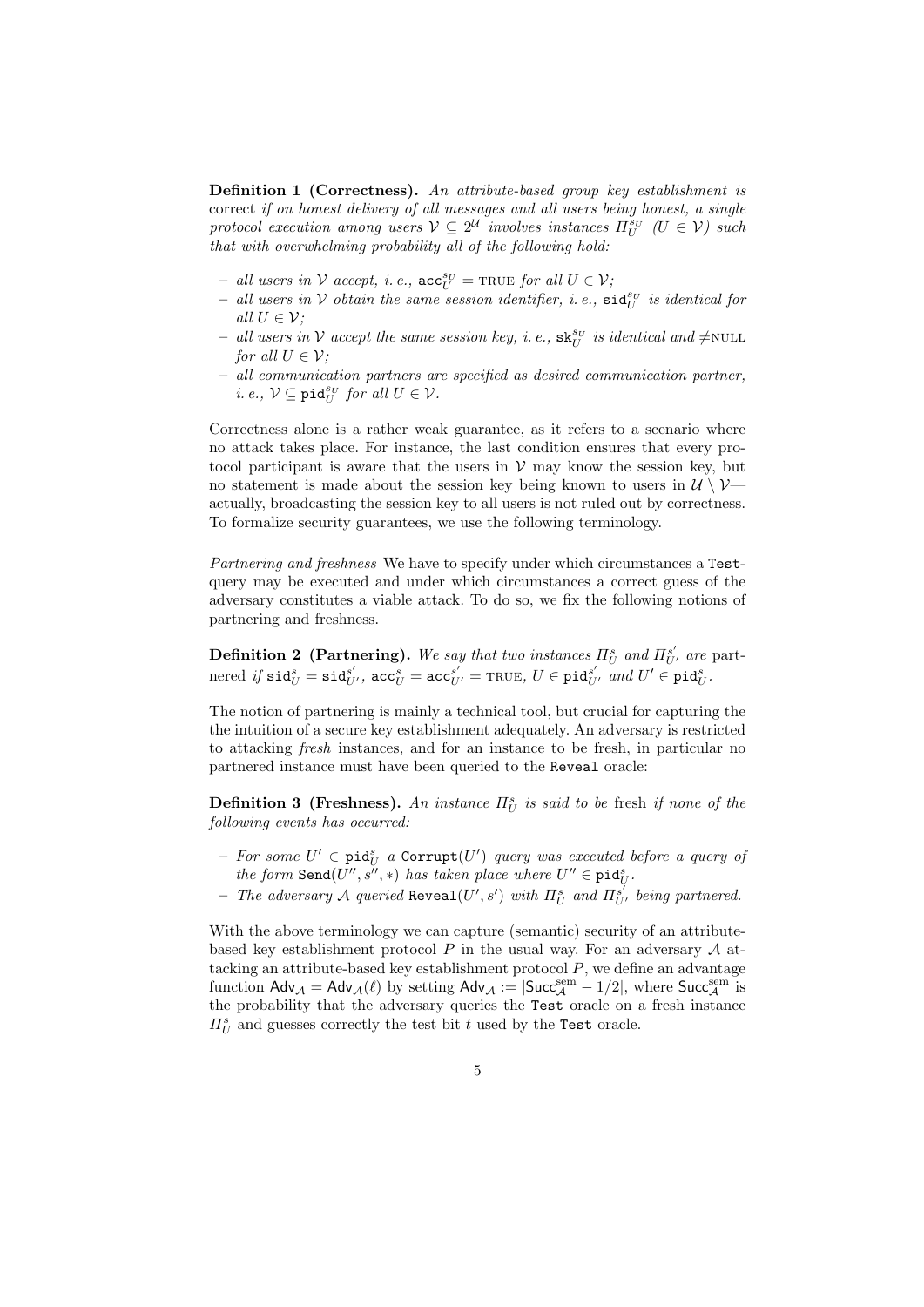Definition 4 (Semantic security). We call an attribute-based group key establishment secure if for any ppt adversary A the function  $\mathsf{Adv}_{\mathcal{A}} = \mathsf{Adv}_{\mathcal{A}}(\ell)$  is negligible.

Remark 2. According to our freshness definition, an adversary is allowed to corrupt all remaining honest parties right before quering Test without violating freshness. Thus the above definition of semantic security implies forward security in the usual sense: even after having access to all longterm secrets of users, session keys remain indistinguishable from random keys.

In addition to these standard security goals, we adapt the notion of integrity from [4], which can be seen as a correctness guarantee in the presence of an active adversary:

**Definition 5 (Integrity).** We say that a correct attribute-based group key establishment fulfills integrity if with overwhelming probability all instances of honest parties U, U' that have accepted with the same session identifier  $\text{sid}^s_U$  =  $\mathsf{sid}_{U'}^{s'}$  hold an identical session key  $\mathtt{sk}_{U}^s = \mathtt{sk}_{U'}^{s'}$ , and we have  $U \in \mathtt{pid}_{U'}^{s'}$  and  $U' \in \texttt{pid}_U^s$ .

Another possible protocol goal for an attribute-based key establishment is to reveal not more information about the identity of participating users than actually needed: if a user U specifies a particular access structure in a  $\text{pid}_{U}^s$ -value, there is no immediate need to reveal which particular qualified subset of attributes is used by a communication partner. For instance, if  $U$  wants to be sure that its communication partner possesses at least the attributes  $u_1, u_2 \in \mathcal{U}$ , U does not have to know which other attributes a communication partner has in addition to  $u_1$  and  $u_2$ . In this paper we do not offer a formalization of such a guarantee, but in Section 4 will discuss our proposed protocol from this point of view. There, we will also address the question of *deniability* for our protocol: to what extent it is possible to provide convincing evidence to a third party about the involvement of a particular  $U \in 2^{\mathcal{U}}$  in a protocol execution.

# 3 A protocol for attribute-based key establishment

For describing the suggested protocol, an attribute-based variant of signcryption turns out to be helpful. As we are not aware of a discussion of this primitive in the literature, in the next section we give a formalization, the pertinent security definitions and show how concrete instances can be obtained through sequential composition of attribute-based encryption and attribute-based signature schemes.

Remark 3. In our protocol only uniformly at random chosen bitstrings are encrypted, and one could consider the use of an attribute-based variant of a signcryption key encapsulation mechanism—possibly building on the discussion in [15], where Li et al. consider an identity-based variant of such a primitive. In [11] an attribute-based variant of key encapsulation is discussed by Fang et al., but not much work seems to be available on connecting attribute-based cryptography and key encapsulation mechanisms.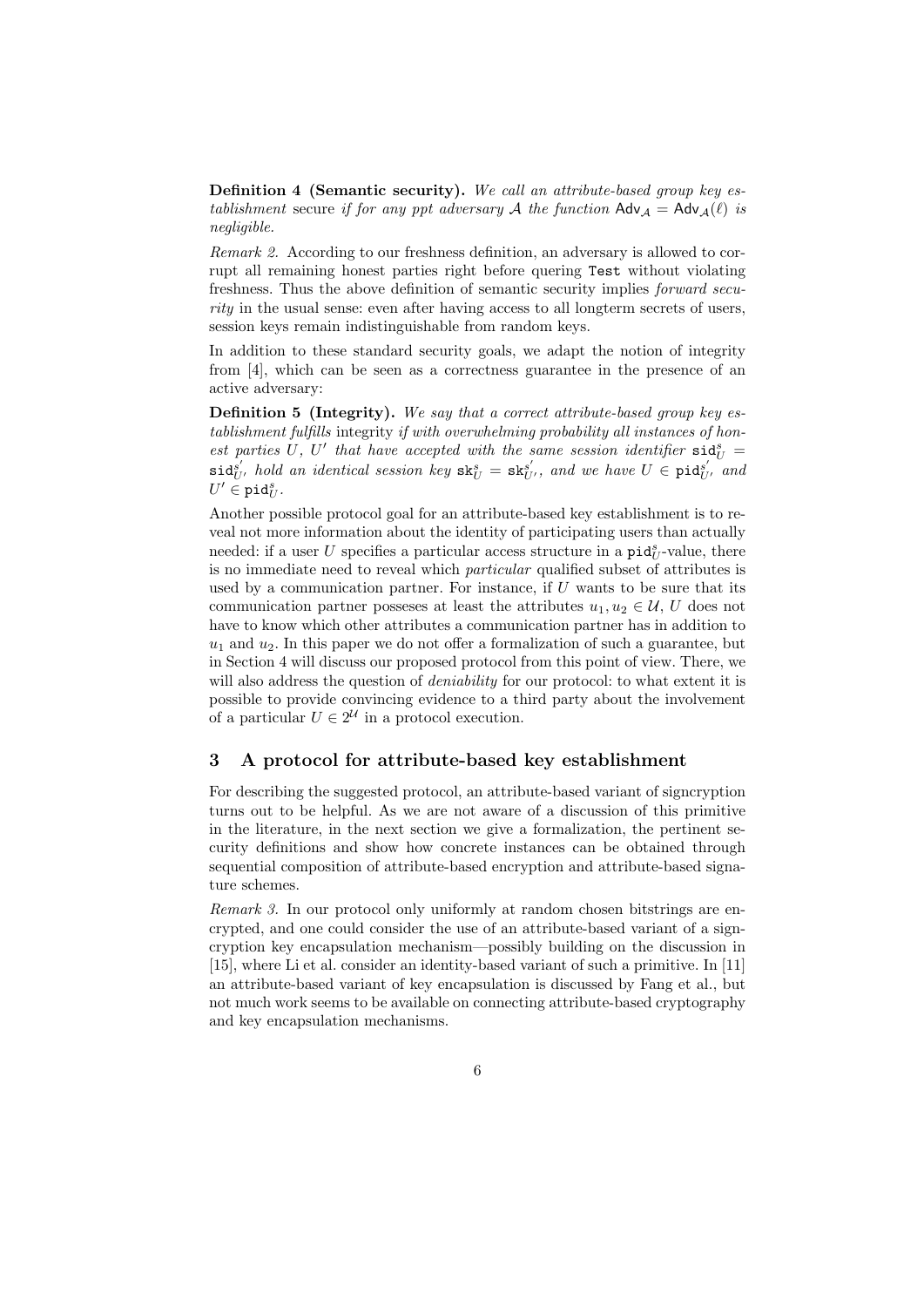#### 3.1 Attribute-based signcryption

Our definition and security model for attribute-based signcryption is modeled after the discussion of standard signcryption by An et al. in [1]. To formalize attribute-based encryption and attribute-based signing, we build on the work by Sahai and Waters [18] and Shahandashti and Safavi-Naini [19] respectively.

**Definition 6 (Attribute-based encryption).** An attribute-based encryption scheme is a tuple of polynomial time algorithms (Setup, Gen, Enc, Dec):

- Setup is probabilistic and run by a trusted authority: on input the security parameter  $1^{\ell}$  and a universe of attributes U, a master secret key mk and public system parameters pm are generated. The public parameters include a description of the message space M.
- Gen is probabilistic and run by a trusted authority: on input the master secret key mk and a set of attributes U belonging to a user, a secret key  $dk_U$  for these attributes is generated.
- Enc is probabilistic and run by a user who wants to send a plaintext message m to a user with a set of attributes in the access structure  $A:$  on input  $m \in \mathcal{M}$ and  $\mathbb{A} \subseteq 2^{\mathcal{U}}$ , this algorithm generates a ciphertext c.
- Dec is a deterministic algorithm run by a user with a set of attributes  $U \subseteq \mathcal{U}$ . On input c and  $dk_U$ , this algorithm outputs the underlying plaintext m, if c is a valid encryption of m and U is contained in the access structure  $\mathbb A$ specified in the computation of c. Otherwise an error symbol  $\perp$  is returned.

For our purposes, where only uniformly at random chosen plaintexts are encrypted, a rather basic security guarantee will be sufficient:

Definition 7 (One-Wayness for attribute-based encryption). For a ppt adversary A, denote by  $\mathsf{Adv}_{\mathcal{A}}^{\mathsf{OW-CPA}}$  the probability that A wins the game described in Figure 1. We refer to an attribute-based encryption scheme as OW-CPA secure in the selective access structure model, if  $\mathsf{Adv}_{\mathcal{A}}^{\mathsf{OW-CPA}} = \mathsf{Adv}_{\mathcal{A}}^{\mathsf{OW-CPA}}(\ell)$  is negligible for all ppt adversaries A.

Example 1. For access structures describing qualified subsets through a threshold, we can employ Sahai and Waters' pairing-based construction in [18] to achieve security in the sense of Definition 7.

A natural approach to derive an attribute-based signcryption scheme as needed for our key establishment protocol, is to compose an OW-CPA secure attributebased encryption scheme with an existentially unforgeable attribute-based signature scheme:

**Definition 8 (Attribute-based signature).** An attribute-based signature scheme is a tuple of polynomial time algorithms (Setup, Gen, Sig, Ver):

Setup is probabilistic and run by a trusted authority: on input the security parameter  $1^{\ell}$  and a universe of attributes U, a master secret key mk and public system parameters pm are generated. The public parameters include a description of the message space M.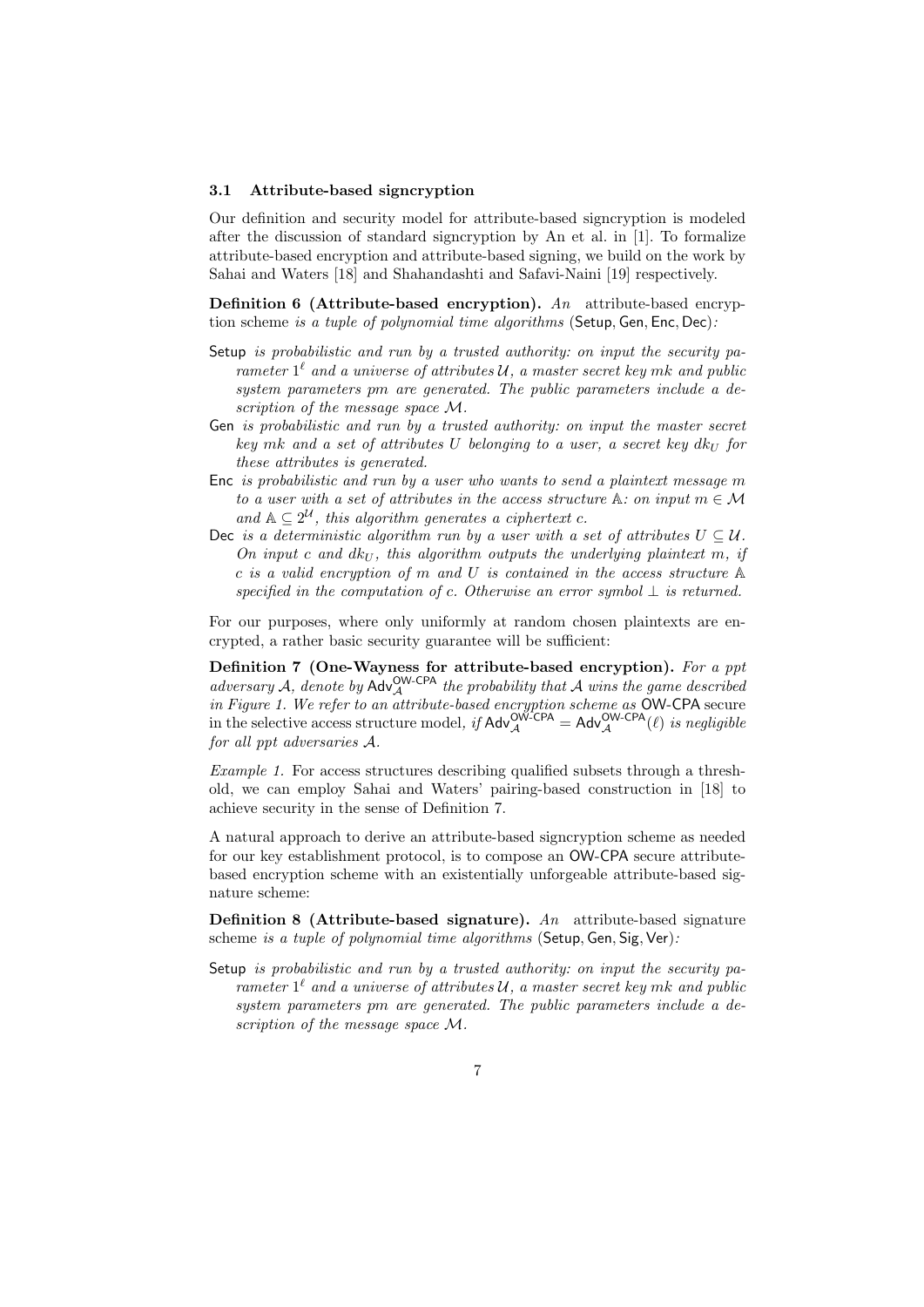| <b>Init phase</b> Given the security parameter $1^{\ell}$ , the adversary A outputs:                       |
|------------------------------------------------------------------------------------------------------------|
| - a non-empty set $\mathcal{U}$ , the universe of attributes;                                              |
| - a non-empty access structure $\mathbb{A} \subseteq 2^{\mathcal{U}}$ that it wants to be challenged upon. |
| <b>Setup phase</b> The challenger runs Setup and hands the public parameters to $A$ .                      |
| Query phase 1 The adversary is allowed to ask (adaptively) queries for                                     |
| - private decryption keys $dk_U$ for attribute sets $U \subset \mathcal{U}$ subject to the re-             |
| striction $U \notin \mathbb{A}$ .                                                                          |
| <b>Challenge phase</b> The challenger picks a message $m$ uniformly at random from                         |
| the message space and hands the resulting ciphertext $Enc(m, A)$ to the adver-                             |
| sary $\mathcal{A}.^1$                                                                                      |
| <b>Query phase 2</b> Identical to Phase 1.                                                                 |
| Guess phase The adversary outputs a guess $m'$ for $m$ and wins if and only if                             |
| $m = m'$ .                                                                                                 |
| <sup>1</sup> We assume that all plaintext messages $m \in \mathcal{M}$ have the same length.               |

Fig. 1. OW-CPA: one-wayness of an attribute-based encryption scheme in the selective access structure model

- Gen is probabilistic and run by a trusted authority: on input the master secret key mk and a set of attributes U belonging to a user, a secret key  $sk_U$  for these attributes is generated.
- Sig is probabilistic and run by a user who wants to sign a message m with his secret key sk<sub>U</sub>: on input  $m \in \mathcal{M}$  and sk<sub>U</sub>, this algorithms generates a signature  $\sigma$ .
- Ver is deterministic and run by a user who wants to verify if a signature has been created by a user with a set of attributes in the verification access structure  $\mathbb{B}$ : on input a message m, a signature  $\sigma$  and an access structure  $\mathbb{B} \subseteq 2^{\mathcal{U}}$ , this algorithm outputs TRUE if  $\sigma$  is a valid signature for m under  $sk_U$  for some  $U \in \mathbb{B}$ . Otherwise the algorithm outputs FALSE.

Definition 9 (Existential unforgeability for attribute-based signing). For a ppt adversary A, denote by  $\mathsf{Adv}_{\mathcal{A}}^{\mathsf{UF-CMAA}}$  the probability that A wins the game described in Figure 2. An attribute-based signature scheme is secure in the sense of UF-CMAA, if the advantage  $Adv_{\mathcal{A}}^{UF-CMAA} = Adv_{\mathcal{A}}^{UF-CMAA}(\ell)$  is negligible for all ppt adversaries A.

Example 2. For access structures describing qualified subsets through a threshold, we can employ Shahandashti and Safavi-Naini's pairing-based construction in [19] to achieve security in the sense of Definition 9.

Given the above terminology, the following definition of an attribute-based signcryption scheme seems a natural one, and below we will argue that a generic way to obtain such a signcryption scheme is provided by an attribute-based variant of the encrypt-then-sign paradigm.

Definition 10 (Attribute-based signcryption). An attribute-based signcryption scheme is a tuple (Setup, Gen, Signcrypt, Unsigncrypt) of polynomial time algorithms: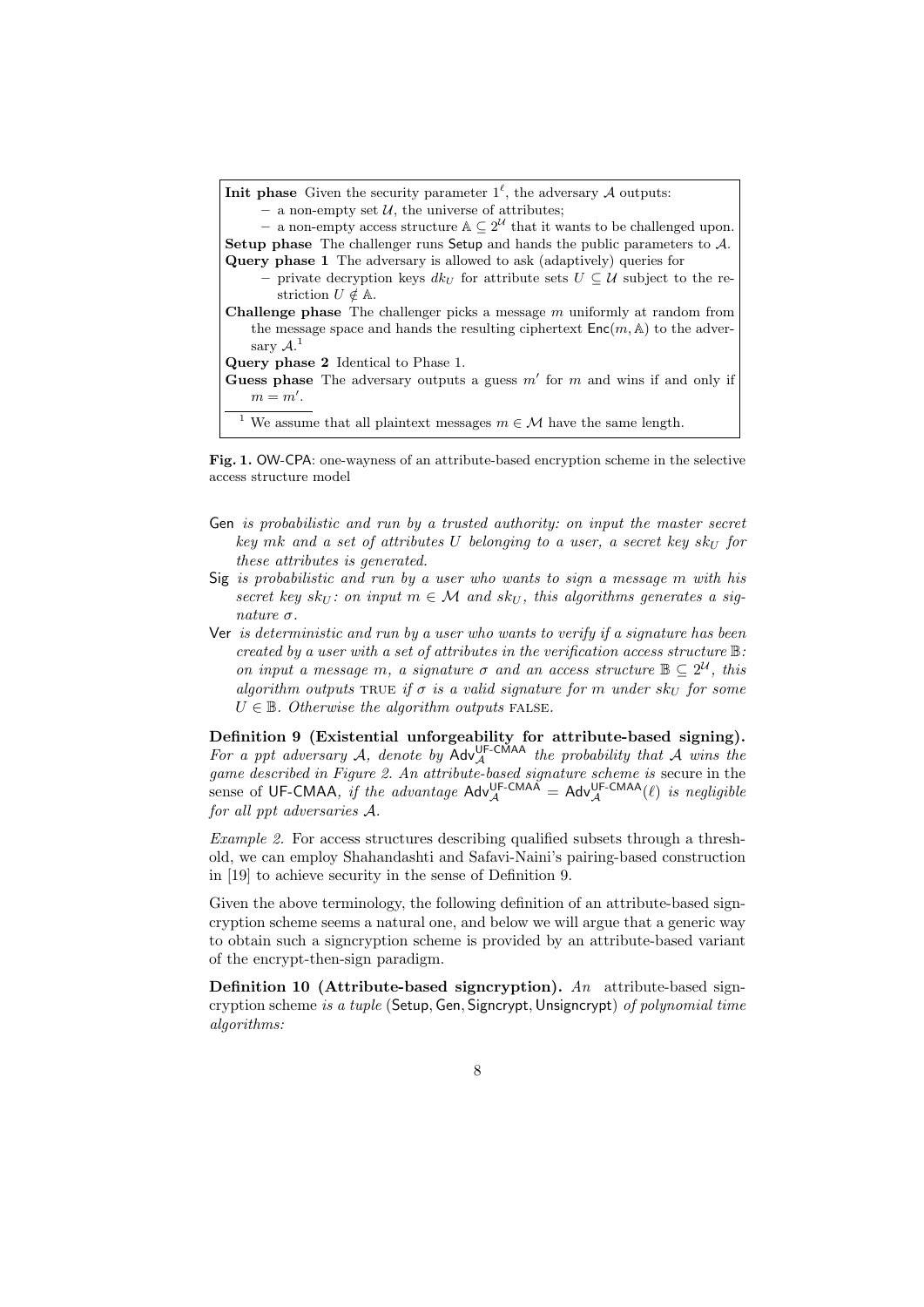Fig. 2. UF-CMAA security: unforgeability under chosen message and attribute attacks

- Setup is probabilistic and run by a trusted authority: on input the security parameter  $1^{\ell}$  and a universe of attributes U, a master secret key mk and public system parameters pm are generated. The public parameters include a description of the message space  $\mathcal{M}$ .
- Gen is probabilistic and run by a trusted authority: on input the master secret key mk and a set of attributes U belonging to a user, a secret key  $ak_{U}$  for these attributes is generated.
- Signcrypt is probabilistic and run by a user who wants to send a plaintext message m authenticated with his secret key ak<sub>U</sub> for the set of attributes U to a user with a set of attributes in the access structure  $\mathbb{A}$ : on input  $m \in \mathcal{M}$ ,  $ak_U$  and  $\mathbb{A} \subseteq 2^{\mathcal{U}}$ , this algorithm generates a signcryption s.
- Unsigncrypt is deterministic and run by a user with a set of attributes  $U'$  and expecting a message that is authenticated with a set of attributes in the verification access structure  $\mathbb{B}$ : on input s, ak<sub>U'</sub> and  $\mathbb{B}$ , this algorithm outputs the underlying plaintext m, if s is a valid signcryption authenticated by some  $U \in \mathbb{B}$  and such that  $U'$  is contained in the access structure  $\mathbb{A}$  specified in the computation of s. Otherwise, an error symbol  $\perp$  is returned.

We impose the obvious correctness condition:

Unsigncrypt(Signcrypt(m,  $ak_{U}$ , A),  $ak_{U'}$ ,  $B$ ) = m

for all  $U \in \mathbb{B}$  and  $U' \in \mathbb{A}$ .

Similarly as for ordinary signcryption, we consider two security requirements for attribute-based signcryption and formalize these requirements separately. The first security requirement refers to confidentiality:

Definition 11 (One-wayness for attribute-based signcryption). For a ppt adversary  $\mathcal{A}$ , denote by  $\mathsf{Adv}_{\mathcal{A}}^{\mathsf{OWS-CPA}}$  the probability that  $\mathcal{A}$  wins the game described in Figure 3. An attribute-based signcryption scheme is OWS-CPA secure in the selective access structure model, if  $Adv_{\mathcal{A}}^{OWS-CPA} = Adv_{\mathcal{A}}^{OWS-CPA}(\ell)$  is negligible for all ppt adversaries A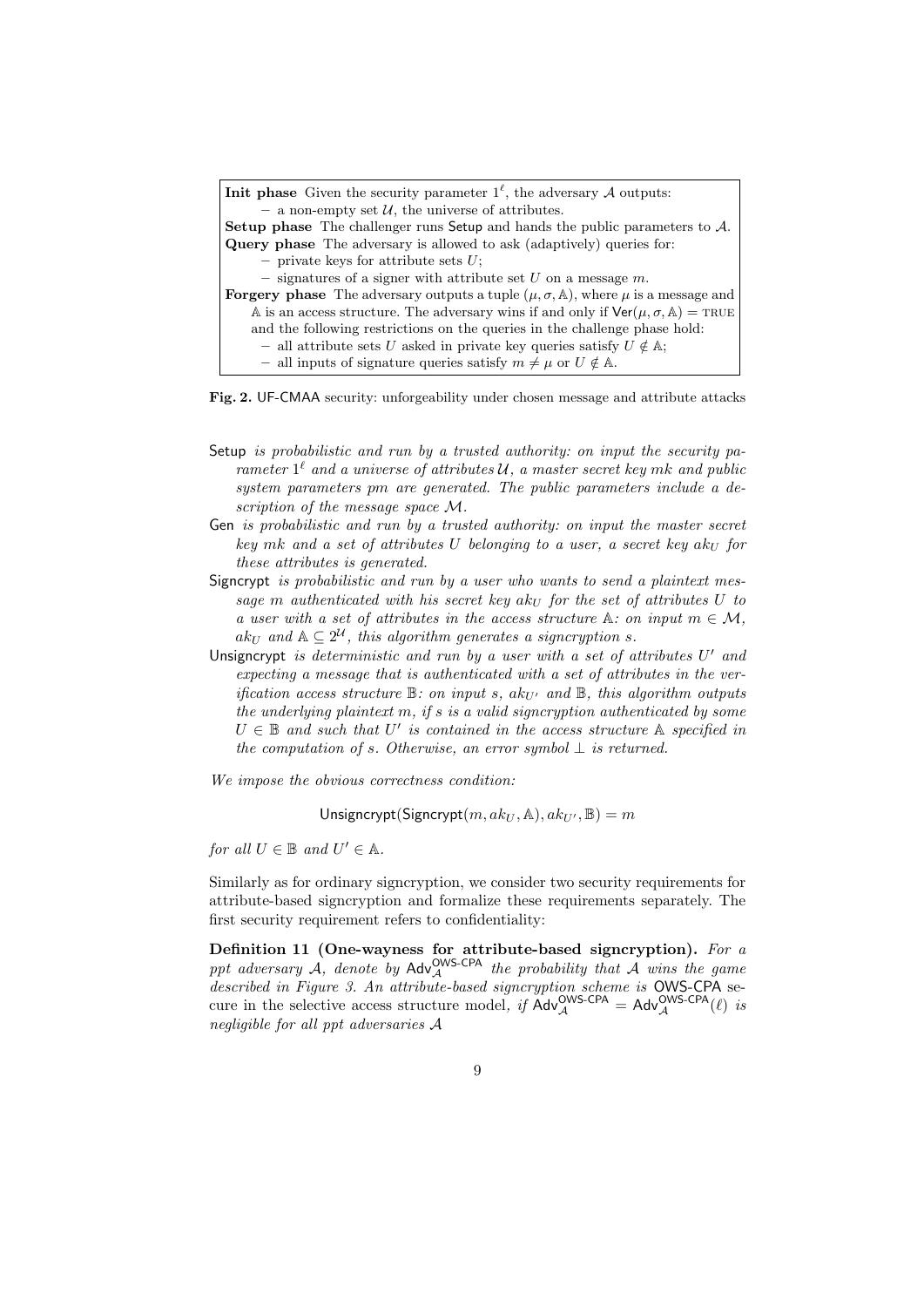

Fig. 3. OWS-CPA: one-wayness of an attribute-based signcryption scheme in the selective access structure model

Similarly, we can capture the desired authenticity guarantee of an attributebased signcryption scheme:

Definition 12 (Existential unforgeability for attribute-based signcryp**tion).** For a ppt adversary A, denote by  $\mathsf{Adv}_{\mathcal{A}}^{\mathsf{UFS-CMAA}}$  the probability that A wins the game described in Figure 4. An attribute-based signcryption scheme is secure in the sense of UFS-CMAA, if the advantage  $Adv_{\mathcal{A}}^{UFS-CMAA} = Adv_{\mathcal{A}}^{UFS-CMAA}(\ell)$  is negligible for all ppt adversaries A.

Discussing the problem of dedicated constructions for attribute-based signcryption is outside the scope of this paper, but the following proposition gives a generic way to obtain a signcryption scheme as used in our protocol through a composition of suitable signature and encryption schemes. In particular, for a threshold setting we can build on the schemes of Sahai/Waters [18] and Shahandashti/Safavi-Naini [19].

### Definition 13 (Attribute-based encrypt-then-sign).

Let  $\mathcal{E} = (\mathsf{Setup}_{\mathcal{E}}, \mathsf{Gen}_{\mathcal{E}}, \mathsf{Enc}, \mathsf{Dec})$  be an attribute-based encryption scheme and  $S =$  (Setup<sub>S</sub>, Gen<sub>S</sub>, Sig, Ver) be an attribute-based signature scheme. Then we define the encrypt-then-sign  $(\mathcal{E} tS)$  signcryption scheme as follows:

Setup runs, on input the security parameter  $1^{\ell}$  and a universe of attributes  $\mathcal{U},$ both Setup<sub>E</sub>( $1^{\ell}$ , $\mathcal{U}$ ) and Setup<sub>S</sub>( $1^{\ell}$ , $\mathcal{U}$ ), resulting in two key pairs ( $mk_{\mathcal{E}}, pm_{\mathcal{E}}$ ) and  $(mk<sub>S</sub>, pm<sub>S</sub>)$ . The returned master key is the pair  $mk := (mk<sub>S</sub>, mk<sub>S</sub>)$ and the public parameters are  $pm := (pm_{\mathcal{E}}, pm_{\mathcal{S}})$ .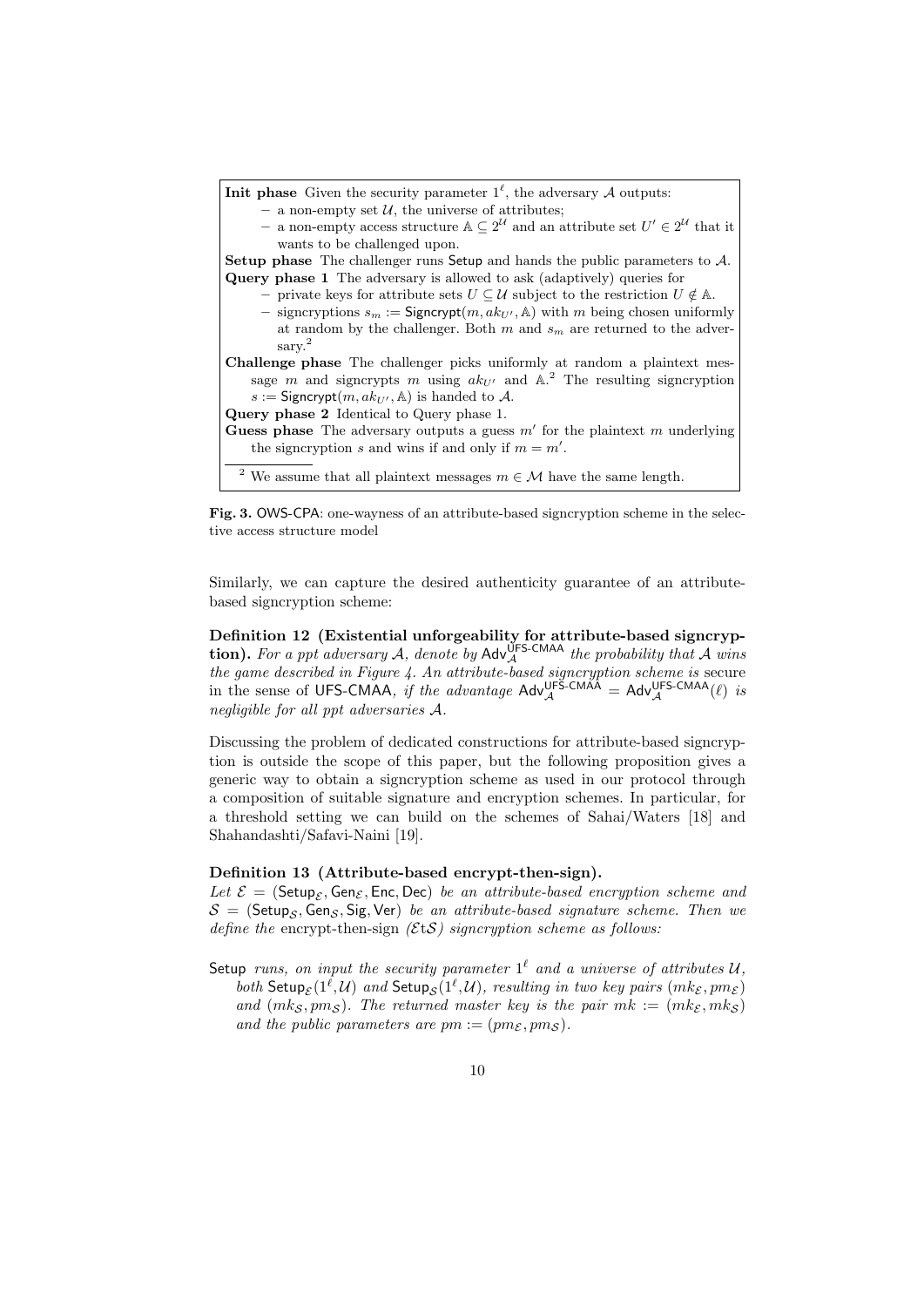Fig. 4. UFS-CMAA: existential unforgeability of an attribute-based signcryption scheme

- Gen runs, on input an attribute set  $U \in 2^{\mathcal{U}}$ , both Gen<sub> $\varepsilon$ </sub> and Gen<sub>S</sub> and combines the resulting secret keys  $dk_U$  and  $sk_U$  to the secret key  $ak_U := (dk_U, sk_U)$ for the attribute set U.
- Signcrypt receives a message m, a secret key  $ak_U = (dk_U, sk_U)$  and an access structure A as input. The returned value is  $Signcrypt(m, ak_U, A) :=$  $(c, V, \text{Sig}(c||V, sk_U))$  where  $c := \text{Enc}(m, \mathbb{A})$  and  $V \in \mathbb{A}$  arbitrary.
- Unsigncrypt receives a signcryption  $(c, V, \sigma)$ , a secret key  $ak_{U'} = (dk_{U'}, sk_{U'})$ for an attribute set  $U'$  and a verification access structure  $\mathbb B$  as input. The returned value is

$$
\text{Unsigncrypt}(m, ak_{U'}, \mathbb{B}) := \left\{ \begin{matrix} \text{Dec}(c,dk_{U'}) \text{ , if } \text{Ver}(c||V, \sigma, \mathbb{B}) = \text{TRUE} \\ \bot \text{ , otherwise} \end{matrix} \right. .
$$

The following theorem says that  $E \mathcal{E}$  inherits security guarantees from the comprising component schemes.

**Theorem 1.** Let S be an attribute-based signature scheme that is secure in the sense of UF-CMAA, and let  $\mathcal E$  be an attribute-based encryption scheme that is secure in the sense of OWS-CPA. Then  $E$ tS is secure in the sense of both OWS-CMAA and OWS-CPA.

*Proof.* We prove the two security guarantees for  $\mathcal{E}$ t $\mathcal{S}$  separately.

UF-CMAA security: Let  $\mathcal{A}'$  be a forger for the  $\mathcal{E}t\mathcal{S}$  signcryption scheme. We use A' to construct a forger A for the signature scheme S such that  $\mathsf{Adv}_{\mathcal{A}}^{\mathsf{UF-CMAA}}$ Adv<sup>UFS-CMAA</sup>. The public parameters  $pm = (pm_{\mathcal{E}}, pm_{\mathcal{S}})$  for  $\mathcal{A}'$  can be provided by A by using its own public parameters  $p_{m,s}$  and by running Setup<sub>E</sub> to obtain  $pm_{\mathcal{E}}$ . Note that A also knows the master key  $mk_{\mathcal{E}}$  corresponding to  $pm_{\mathcal{E}}$ . To reply to signcryption and key extraction queries,  $\mathcal{A}$  can proceed as follows.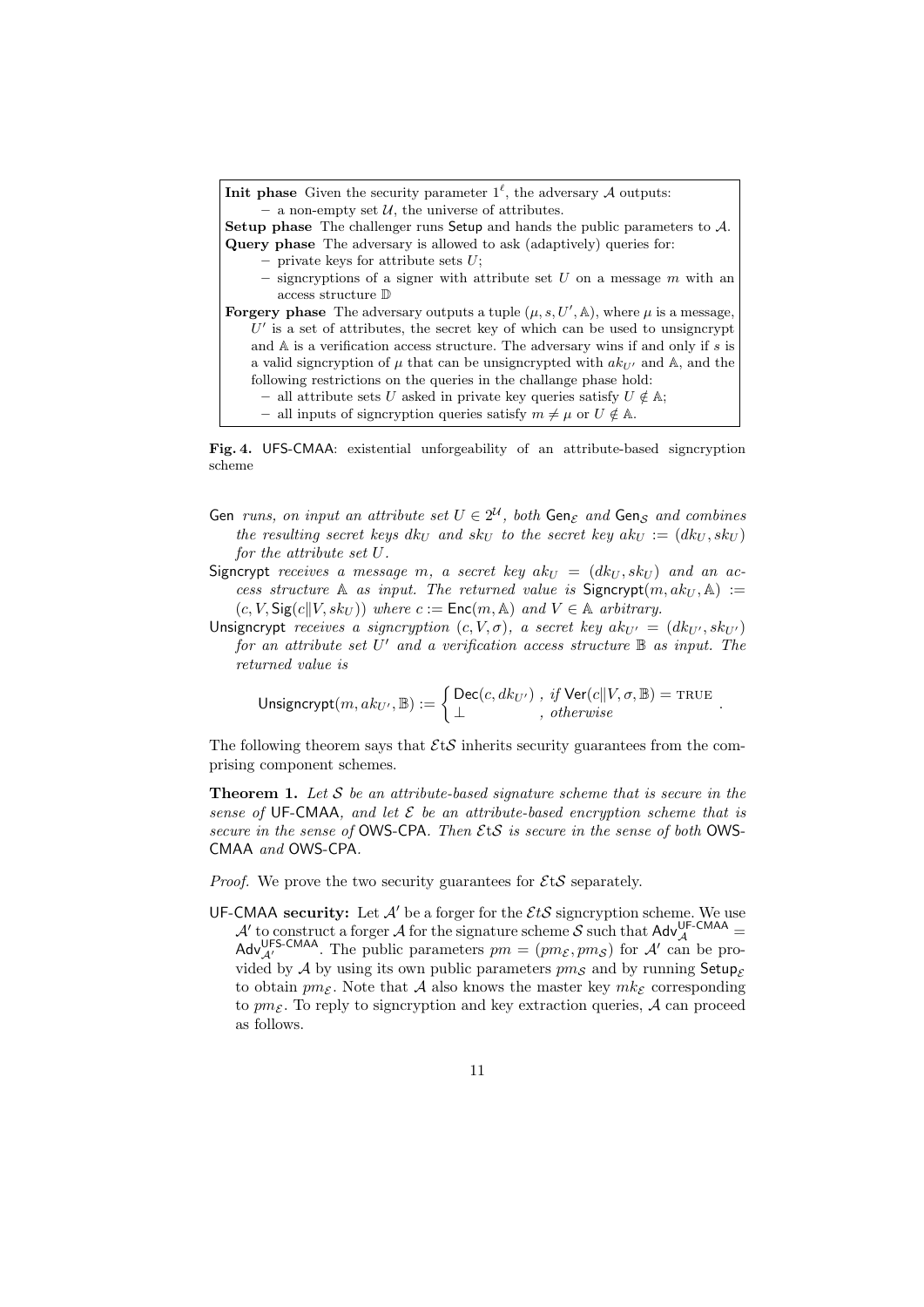- **Private key queries** To extract the secret key  $ak_U = (dk_U, sk_U)$  for an attribute set U, A queries its own key extraction oracle to obtain  $skU$ and runs Gen $_{\mathcal{E}}$  with input  $mk_{\mathcal{E}}$  and U to obtain a decryption key  $dk_U$ .
- **Signcryption queries** If  $A'$  queries for a signcryption on a message m with attribute set U and access structure  $\mathbb{D}$ , A computes the ciphertext  $c := \textsf{Enc}(m, \mathbb{D})$  and queries its signing oracle for a signature  $\sigma$  on  $c||V$ with attribute set U, where  $V \in \mathbb{D}$  is chosen arbitrarily. Then  $(c, V, \sigma)$  is a valid reply to the signcryption query of  $A'$ .

Suppose  $\mathcal{A}'$  produces a successful forgery  $(\mu, (c, V, \sigma), U', \mathbb{A})$  for  $\mathcal{E}$ t $\mathcal{S}$ , as specified in the UFS-CMAA game in Figure 4. Then A outputs the tuple  $(c||V, \sigma, \mathbb{A})$ as forgery for the signature scheme  $S$ . We have to argue why this is indeed a forgery meeting the requirements of the UF-CMAA game in Figure 2:

- By definition of  $\mathcal{E} t\mathcal{S}$ 's Unsigncrypt algorithm, we have  $\text{Ver}(c||V, \sigma, \mathbb{A}) =$ TRUE.
- Private key queries: as  $(\mu, (c, V, \sigma), U', \mathbb{A})$  is a successful forgery for  $\mathcal{E}$ t $\mathcal{S},$ all queried attribute sets U are such that  $U \notin A$ .
- Signature queries: for a valid forgery, all signcryption queries  $(m, U, \mathbb{D})$ of  $\mathcal{A}'$  satisfy  $m \neq \mu$  or  $U \notin \mathbb{A}$ .
	- $m \neq \mu$ : suppose that A has submitted  $c||V$  to its signing oracle earlier. Then  $c = \text{Enc}(m, \mathbb{D})$  for some access structure  $\mathbb{D}$  such that  $V \in \mathbb{D}$ . As Dec is deterministic, this implies  $\text{Dec}(c, dk_V) = m$  and c cannot be a valid encryption of  $\mu \neq m$  under an access structure containing V. Consequently, A has never sent  $c||V$  to its signing oracle.
	- $U \notin A$ : then the signature query  $(c||V, U)$  satisfies  $U \notin A$ , and  $A$ 's forgery is valid.

Summarizing, we have  $\mathsf{Adv}_{\mathcal{A}}^{\mathsf{UF}.\mathsf{CMAA}} = \mathsf{Adv}_{\mathcal{A}'}^{\mathsf{UFS}\text{-}\mathsf{CMAA}}$  as desired.

OWS-CPA security: Let  $A'$  be an adversary in the OWS-CPA game for the  $E$ t $S$ . We use  $\mathcal{A}'$  to construct an adversary  $\mathcal A$  winning the OW-CPA game for the encryption scheme  $\mathcal E$  with  $\mathsf{Adv}_{\mathcal A'}^{\mathsf{OW}\mathsf{CPA}} = \mathsf{Adv}_{\mathcal A'}^{\mathsf{OW}\mathsf{SCPA}}$  is non-negligible.

For this,  $A$  outputs the same set of attributes  $U$  and the same access structure A as output by  $\mathcal{A}'$  in the init phase. The public parameters  $pm = (pm_{\mathcal{E}}, pm_{\mathcal{S}})$ for  $A'$  can be provided by A by using its own public parameters  $pm_{\mathcal{E}}$  and by running Setup<sub>S</sub> to obtain  $pm_S$ . Note that A also knows the master key  $mk_S$ corresponding to  $p_{\text{ms}}$ . To reply to signcryption and key extraction queries, A can proceed as follows.

- **Private key queries** To extract the secret key  $ak_U = (dk_U, sk_U)$  for an attribute set U, A queries its own key extraction oracle to obtain  $dk_U$ and runs  $\mathsf{Gen}_{\mathcal{S}}$  with input  $mk_{\mathcal{S}}$  and U to obtain a signing key  $sk_{U}$ .
- Signcryption queries Whenever  $A'$  requests a signcryption with attribute set U' and access structure A, A computes the ciphertext  $c := \mathsf{Enc}(m, A)$ with a uniformly at random chosen  $m$ , and in particular can return the plaintext m to  $\mathcal{A}'$  as needed. The signcryption returned to  $\mathcal{A}'$  is obtained as  $(c, V, \text{Sig}(c|| V, sk_U'))$  with  $V \in \mathbb{A}$  arbitrary and U' being the identity specified by  $A'$  in the first part of the OWS-CPA game— $A$  can compute  $sk_U'$  as  $sk_{U'} = \mathsf{Gen}_{\mathcal{S}}(mk_{\mathcal{S}}, U').$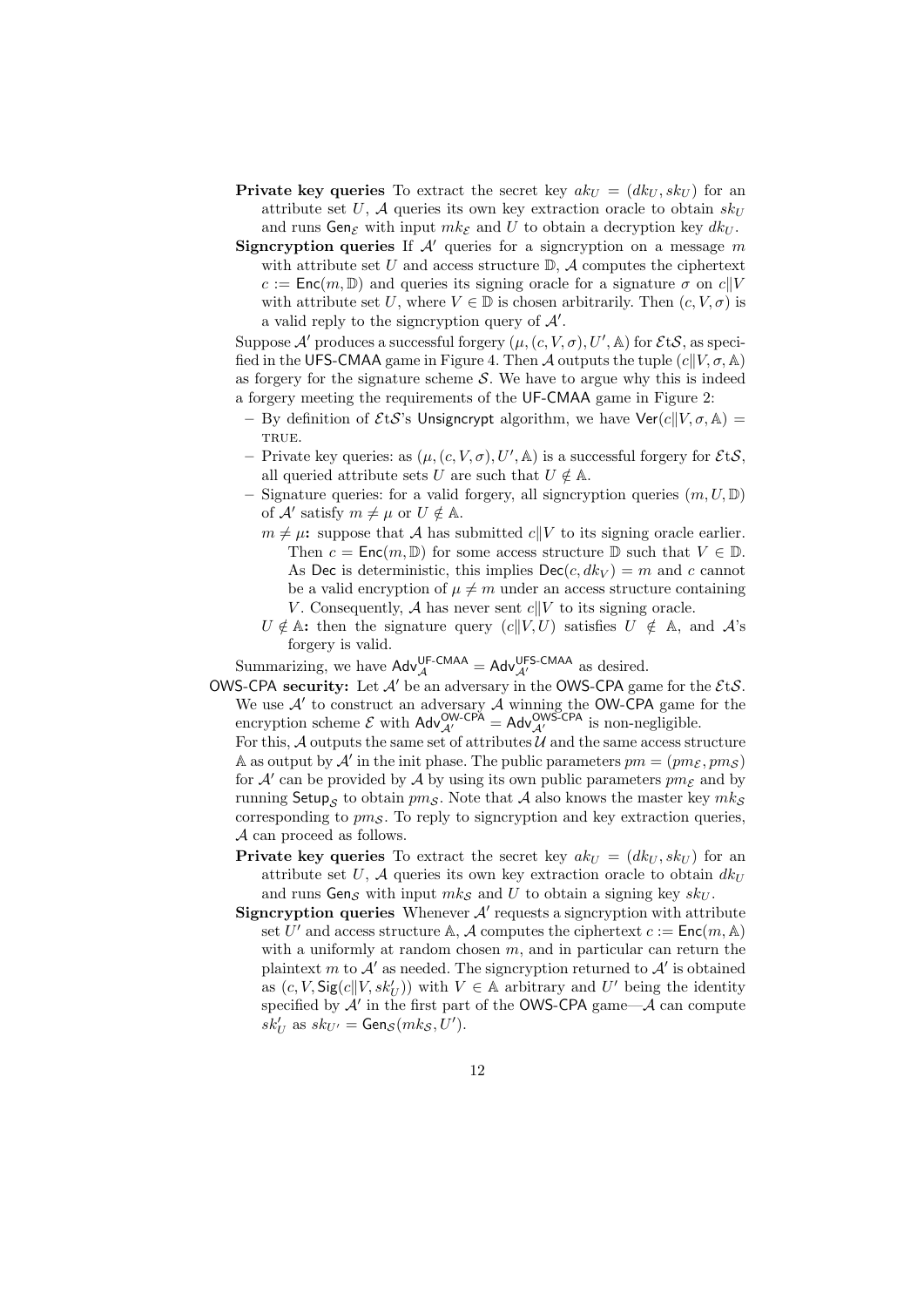In the challenge phase, A hands  $(c, V, \text{Sig}(c||V, sk'_U))$  with  $V \in \mathbb{A}$  arbitrary to  $A'$ , where c is  $A$ 's OW-CPA challenge ciphertext. The value returned by  $A$ is the plaintext returned by  $A'$ . Obviously  $A$  wins the OW-CPA game if and only if  $A'$  returns the correct plaintext underlying  $A$ 's OW-CPA challenge, and we have

$$
\mathsf{Adv}_{\mathcal{A}}^{\mathsf{OW}\text{-}\mathsf{CPA}} = \mathsf{Adv}_{\mathcal{A}'}^{\mathsf{OWS}\text{-}\mathsf{CPA}}.
$$

 $\Box$ 

### 3.2 A two-round protocol

Given an attribute-based signcryption scheme (Setup,Gen, Signcrypt,Unsigncrypt) and a random oracle  $H(\cdot)$ , Figure 5 describes a two-round protocol for attributebased key establishment. To simplify readability, we do not explicitly mention the instance number of protocol instances  $\Pi_U^s$  and refer, e.g., to the session key simply as  $\texttt{sid}_U$  (instead of  $\texttt{sid}_U^s$ ).

| Round 1:                                                                                                                                         |
|--------------------------------------------------------------------------------------------------------------------------------------------------|
| <b>Computation</b> Each user U chooses $k_U \in \{0,1\}^{\ell}$ and $x_U \in \{1,\ldots,\text{ord}(g)\}$ at                                      |
| random and computes $y_U := g^{x_U}$ . In addition, the initiator $U_{\text{init}}$ chooses                                                      |
| $r \in \{0,1\}^{\ell}$ at random and computes $c :=$ Signcrypt $(k_{U_{\text{init}}}, a k_{U_{\text{init}}}, \text{pid}_{U_{\text{init}}}).$     |
| <b>Broadcast</b> Each U except $U_{\text{init}}$ broadcasts $k_U    y_U$ . The initiator $U_{\text{init}}$ broad-                                |
| casts $s  y_{U_{\text{init}}}  H(r)  \text{pid}_{U_{\text{init}}}.$                                                                              |
| Round 2:                                                                                                                                         |
| <b>Computation</b> Each user U unsigncrypts c using the secret key $akU$ and                                                                     |
| verification access structure $\text{pid}_U$ . If this yields the error symbol $\perp$ or                                                        |
| $\texttt{pid}_{U_{\text{init}}} \nsubseteq \texttt{pid}_{U}$ or $U \not\in \texttt{pid}_{U_{\text{init}}}$ , then U aborts.                      |
| Otherwise $k_{U_{\text{init}}} := \text{Unsigncrypt}(c, ak_U, \text{pid}_U)$ , and U orders the received                                         |
| $k_{U'}$ -values, including $k_{U_{\text{init}}}$ , lexicographically <sup>3</sup> . Thus, U can index the $k_{U'}s$                             |
| as $k_0 < \cdots < k_{n-1}$ and label users and y-values from Round 1 according to                                                               |
| $k_i$ as $U_i$ and $y_i$ . To simplify notation, we assume w.l.o.g. that $k_0 = k_{U_{\text{init}}}$ .                                           |
| Taking indices mod <i>n</i> , each $U_i$ computes the values $t_i^L := H(y_{i-1}^{x_i}    k_0)$ ,                                                |
| $t_i^R := H(y_{i+1}^{x_i}    k_0)$ and $X_i := t_i^L \oplus t_i^R$ . The initiator $U_0$ computes addition-                                      |
| ally $e := k_0 \oplus r \oplus t_0^{\text{R}}$ .                                                                                                 |
| <b>Broadcast</b> Each $U_i$ broadcasts $(X_i, i)$ and $U_0$ broadcasts additionally e.                                                           |
| <b>Check</b> Each $U_i$ checks if $X_0 \oplus \cdots \oplus X_{n-1} = 0$ , obtains $t_0^R = t_i^L \oplus X_0 \oplus \bigoplus_{i=i}^{n-1} X_j$ , |
| computes r and checks if the commitment $H(r)$ from Round 1 is correct.                                                                          |
| If any check fails, the protocol is aborted.                                                                                                     |
| <b>Key derivation</b> Each participant $U_i$ computes the session key                                                                            |
|                                                                                                                                                  |
| $\mathtt{sk}_{U_i} = H(r  k_0  k_1   \cdots   k_{n-1}  \texttt{pid}_{U_0}  0)$                                                                   |
| and the session identifier $\text{sid}_{U_i} = H(r  k_0  k_1   \cdots   k_{n-1}  \text{pid}_{U_0}  1)$ .                                         |
| <sup>3</sup> If the $k_i$ -values are not pairwise different, U aborts the protocol.                                                             |
|                                                                                                                                                  |

Fig. 5. Attribute based group key establishment in two rounds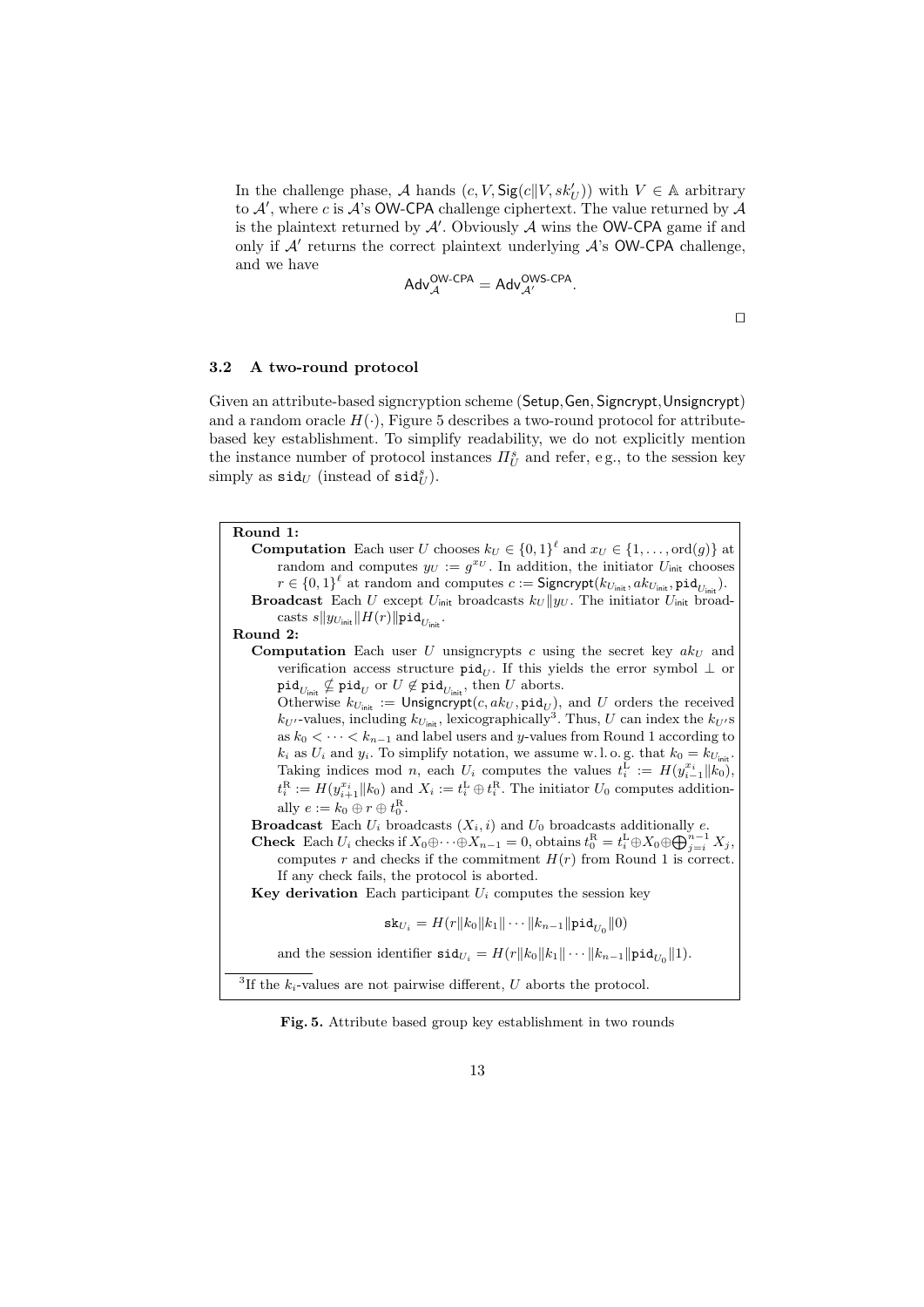It is worth noting that the computations performed by the protocol initiator deviate slightly from those performed by the other parties. In particular, the protocol initiator  $U_0$  is the only party running the Signcrypt algorithm—all other protocol participants apply Unsigncrypt instead. The following result identifies the protocol as a secure attribute-based key establishment—provided the underlying attribute-based signcryption scheme offers appropriate guarantees and the Computational Diffie-Hellman (CDH) assumption holds.

**Theorem 2.** Suppose that the CDH assumption holds for the group generated by  $g, H(\cdot)$  is a random oracle, and the attribute-based signcryption scheme used in Figure 5 is secure in the sense of OWS-CPA and UFS-CMAA. Then the protocol in Figure 5 is a correct attribute-based key establishment that is secure in the sense of Definition  $\lambda$  and fulfills integrity in the sense of Definition 5.

Proof. Correctness is obvious, and we can restrict to showing security and integrity. For this, let  $q_s$  and  $q_{ro}$  be polynomial upper bounds for the number of the adversary  $A$ 's queries to the **Send** respectively the random oracle. We begin by defining four events that occur throughout the proof, and we give negligible upper bounds for the probabilities of these events to occur.

Collision is the event that the random oracle produces a collision. A Send query causes at most 5 random oracle calls. Thus, the total number of random oracle queries is bounded by  $5q_s + q_{\text{ro}}$  and the probability that a collision of the random oracle occurs is

$$
P(\text{Collision}) \leq \frac{(5q_{\rm s} + q_{\rm ro})^2}{2^{\ell}},
$$

which is negligible in  $\ell$ .

Decrypt is the event that the adversary  $A$  succeeds in recovering a random message  $k_{U_{\text{init}}}$  from a signcryption c with secret key  $ak_{U_{\text{init}}}$  and access structure  $\mathtt{pid}_{U_{\text{init}}}$ , without having queried  $\mathsf{Corrupt}(U)$  for any  $U \in \mathtt{pid}_{U_{\text{init}}}$  and without having queried Reveal for the respective instance of  $U_{\text{init}}$ . An adversary A that can reach Decrypt can be used to construct an adversary  $\mathcal C$  violating the OWS-CPA security of the signcryption scheme:  $\mathcal C$  guesses the access structure  $\text{pid}_{U_{\text{init}}}$ , the attribute set  $U_{\text{init}}$  as well as the respective instance of  $U_{\text{init}}$  uniformly at random. As  $\mathcal U$  has constant size, this guess is correct with probability  $\geq 1/p$  for some polynomial  $p = p(\ell)$ . If any of the guessed values is incorrect, then  $\mathcal C$  aborts. In case of everything being guessed correctly,  $\operatorname{\mathsf{pid}}_{U_{\mathsf{init}}}$  and  $U_{\mathsf{init}}$  form the access structure and the set of attributes that  $\mathcal C$ has to specify in the Init phase of the **OWS-CPA** game. All of  $A$ 's oracle queries can be simulated in the obvious way by  $\mathcal{C}$ , and we obtain

$$
\mathsf{Adv}^{\mathsf{OWS-CPA}}_C \geq \frac{1}{p} \cdot P(\mathsf{Decrypt}).
$$

Thus, the event Decrypt occurs with negligible probability only.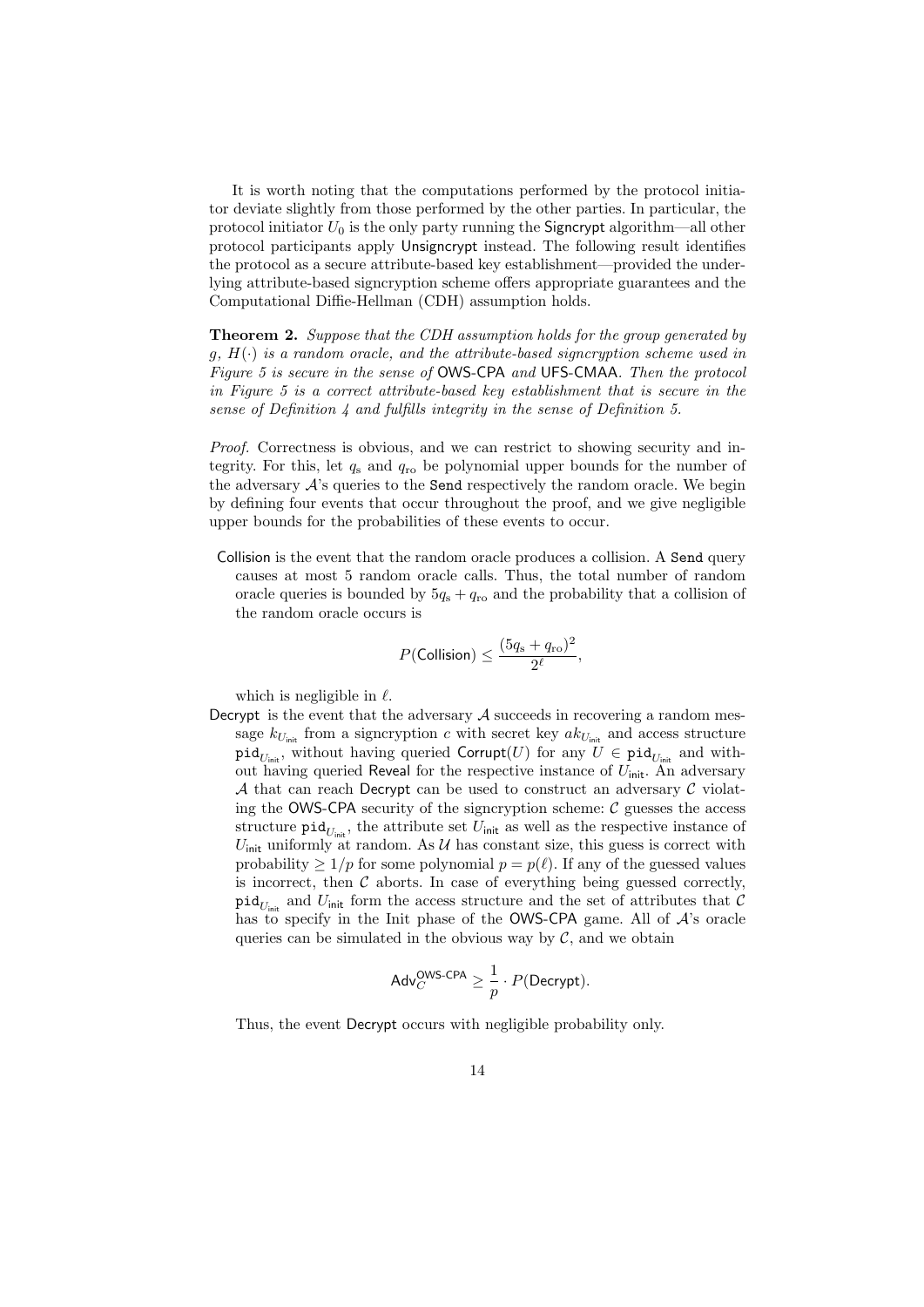- Forge is the event that A succeeds in forging a signcryption c of a message  $k_{U_{\text{init}}}$ 
	- for attribute set  $U_{\text{init}}$  and access structure  $\text{pid}_{U_{\text{init}}}$  without having queried Corrupt( $U_{\text{init}}$ ) and where  $k_{U_{\text{init}}}$  was not output by any of  $U_{\text{init}}$ 's instances. An adversary  $A$  that can reach Forge can be used for forging a signcryption: the tuple  $(k_{U_{\text{init}}}, s, U_{\text{init}}, \{U_{\text{init}}\})$  would constitute a valid forgery, since  $s =$  Signcrypt $(k_{U_{\text{init}}}, a k_{U_{\text{init}}}, \texttt{pid}_{U_{\text{init}}})$ , so it can be unsigncrypted successfully with with the secret key of  $U_{\text{init}}$  and the verification access structure  $\{U_{\text{init}}\}$ . Moreover, there has not been any private key query of  $U_{\text{init}}$  (no Corrupt( $U_{\text{init}}$ )) nor a signcryption query of  $(k_{U_{\text{init}}}, U_{\text{init}}, \text{pid}_{U_{\text{init}}})$   $(k_{U_{\text{init}}}$  was not output by any of  $U_{\text{init}}$ 's instances). Thus, using A as a black box we obtain an attacker B defeating the existential unforgeability of the underlying signcryption scheme with advantage

$$
Adv_{\mathcal{B}}^{UFS-CMAA} \geq P(\text{Forge}).
$$

By assumption  $\mathsf{Adv}_{\mathcal{B}}^{\mathsf{UFS\text{-}CMAA}}$  is negligible, and we see that Forge occurs with negligible probability only.

Repeat is the event that an uncorrupted participant chooses a nonce  $k_i$  or r that was previously used by an oracle of some party. There are at most  $q_s$ used instances that may have chosen a nonce  $k_i$  or r, and thus the event Repeat occurs with probability

$$
P(\text{Repeat}) \leq 4 \cdot \frac{q_{\text{s}}^2}{2^{\ell}},
$$

which again is negligible in  $\ell$ .

TestCorrupt is the event that a participant  $U_i$  of a Test session with fresh instances has been corrupted, and  $U_i$  accepted the session key. According to the definition of freshness,  $U_i$  was not corrupted yet, when sending its Round 2 message  $(X_i, i)$  to the other protocol participants. Consequently,  $X_i$  was, with overwhelming probability, computed without knowledge of  $t_i^L$ and  $t_i^{\rm R}$ —for computing the latter either the event Collision or Decrypt had to occur. As a consequence the *r*-value  $r'$  recovered by  $U_i$  satisfies  $H(r') = H(r)$ with negligible probability only. Therefore, with overwhelming probability,  $U_i$  aborted the protocol without accepting the session key, and we recognize  $P$ (TestCorrupt) as negligible.

Security. To prove security according to Definition 4, we use the usual game hopping technique, letting the adversary  $\mathcal A$  interact with a simulator. In Game 0, the simulator offers the original protocol environment to  $A$ , but subsequently we change the simulator's behavior in several small steps without affecting  $\mathcal{A}$ 's success probability significantly. Keeping track of the changes between subsequent games, in the last game we will be able to establish a negligible upper bound on Adv<sub>A</sub>. We denote the advantange of A in Game i by Adv<sup>Game i</sup>.

Game 0: In this game, the simulator faithfully simulates all protocol participants' instances for the adversary  $A$ , i.e., the adversary's situation is the same as in the real model:

$$
\mathsf{Adv}_{\mathcal{A}}^{\mathsf{Game}\ 0} = \mathsf{Adv}_{\mathcal{A}}.
$$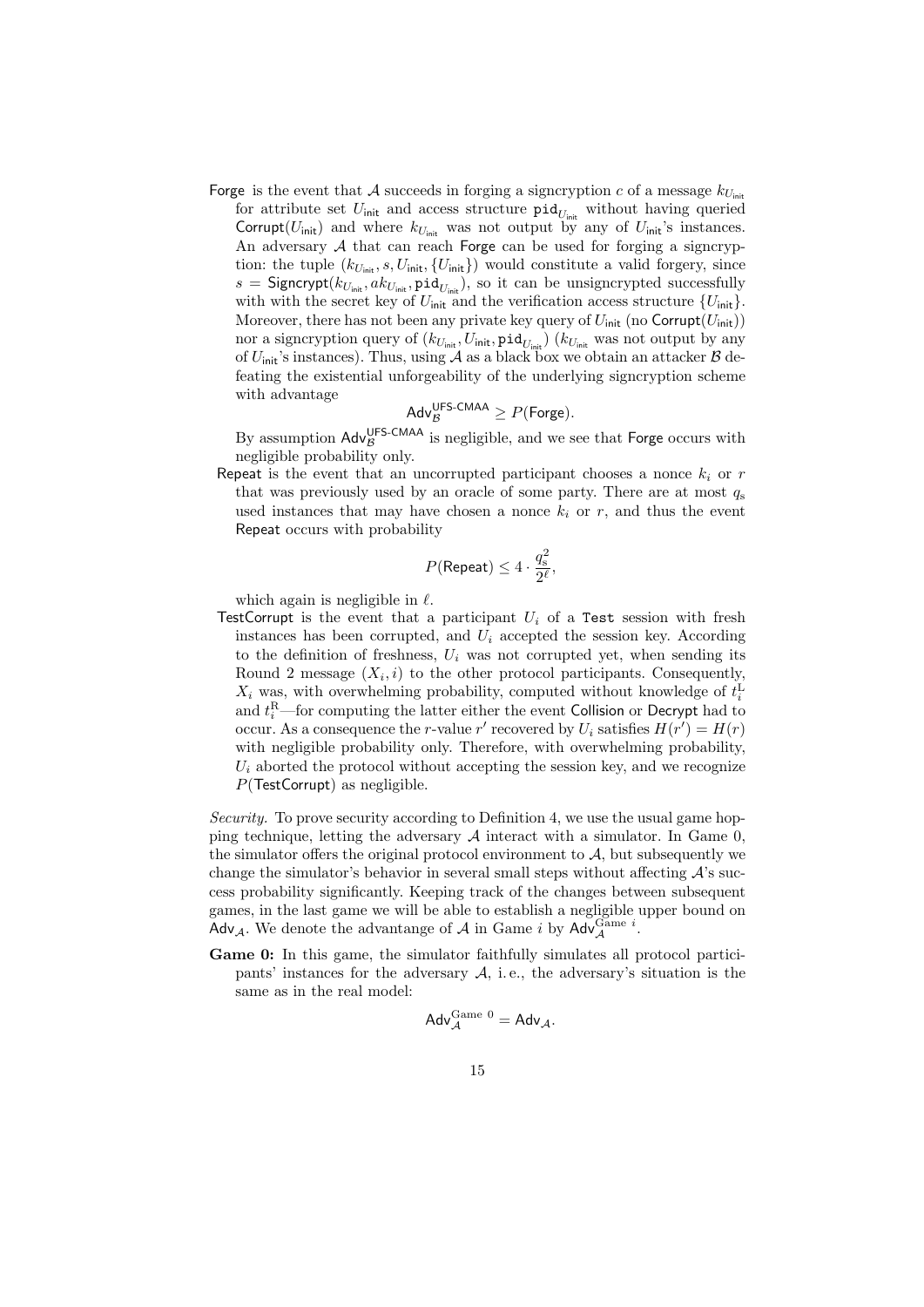Game 1: This game is aborted if one of the events Forge, Collision, Repeat or TestCorrupt occurs. Otherwise the game is identical with Game 0 and the adversary cannot detect the difference. Thus, for adversary  $A$ 's advantage we have

$$
|\mathsf{Adv}_{\mathcal{A}}^{\mathsf{Game 1}} - \mathsf{Adv}_{\mathcal{A}}^{\mathsf{Game 0}}| \leq P(\mathsf{Forge}) + P(\mathsf{Collision}) + \\ P(\mathsf{Repeat}) + P(\mathsf{TestCorrupt}).
$$

Game 2: This game differs from Game 1 in the simulator's response in Round 2. If the simulator has to output the message of an instance  $\Pi^{s_i}_{U_i}$  and none of the participants  $U_j \in \text{pid}_{U_i}^{s_i}$  is corrupted, then the simulator chooses random values from  $\{0,1\}^{\ell}$  for  $t_i^{\text{L}} = t_{i-1}^{\text{R}}$  and  $t_i^{\text{R}} = t_{i+1}^{\text{L}}$  instead of querying the random oracle. To keep consistency, the same values have to be used in the neighbored instances subsequently. The adversary can only detect the difference by querying the random oracle with  $y_{i-1}^{x_i} || k_0 = y_i^{x_{i-1}} || k_0$ .

An adversary A that distinguishes Game 1 and Game 2 can be used as black box to solve a CDH instance: two instances  $\Pi^{s_i}_{U_i}$  and  $\Pi^{s_j}_{U_i}$  $U_j$  are selected by randomly choosing two different users  $U_i, U_j \in 2^{\mathcal{U}}$  plus two numbers  $s_i, s_j \in \{1, \ldots, q_s\}$ . Game 2 only differs from Game 1, if at least one session is set up of uncorrupted users. To distinguish the games, the adversary has to query the random oracle with at least one Diffie-Hellman key, established between neighbors in a session with uncorrupted participants. These randomly chosen instances will be those neighbored participants with probability at least  $1/(2^{|U|} \cdot q_{\rm s})^2$ .

A given CDH instance  $(g, g^a, g^b)$  is then assigned to  $\Pi_{U_i}^{s_i}$  and  $\Pi_{U_i}^{s_j}$  $U_j$  such that these instances will use  $y_i := g^a$  respectively  $y_j := g^b$  in Round 1.

If at some point now  $\overline{H}_{U_i}^{s_i}$  and  $\overline{H}_{U_j}^{s_j}$  $U_j$  do not qualify any longer to be neighbored participants in a session with only uncorrupted users, the simulation is aborted.

Then a random index  $z \in \{1, \ldots, q_{\text{ro}}\}$  is chosen and the adversary's z-th query to the random oracle is taken for the answer to the CDH challenge. The answer to the CDH challenge is correct if  $A$  distinguished the games with the chosen instances and also the index  $z$  was guessed correctly:

$$
|\mathsf{Adv}_{\mathcal{A}}^{\mathsf{Game 2}}-\mathsf{Adv}_{\mathcal{A}}^{\mathsf{Game 1}}| \leq \mathsf{Succ}_{(\langle g\rangle, g)}^{\mathsf{CDH}}\cdot q_\mathsf{ro} \cdot \Big(2^{|\mathcal{U}|}\cdot q_\mathsf{s}\Big)^2,
$$

where  $\textsf{Succ}_{(\langle g \rangle, g)}$  is an upper bound for the success probability of the above algorithm to solve the CDH problem in group generated by  $g$ , using generator g. In particular, under the CDH assumption and with  $U$  having constant size, the right-hand side of this inequality is negligible in  $\ell$ .

Game 3: In this game the simulator changes the computation of the session key: having received all messages of Round 2 for an instance  $\Pi_{U_i}^{s_i}$ , the simulator checks if all  $U_j \in \text{pid}_{U_i}^{s_i}$  are uncorrupted and if Reveal has not been queried with an instance  $\Pi_{U}^{s_j}$  $\overline{U_j} \in \text{pid}_{U_i}^{s_i}$ . If this is the case the simulator chooses a session key  $\mathbf{sk}_{U_i}^{s_i} \in \{0,1\}^{\ell}$  uniformly at random instead of querying the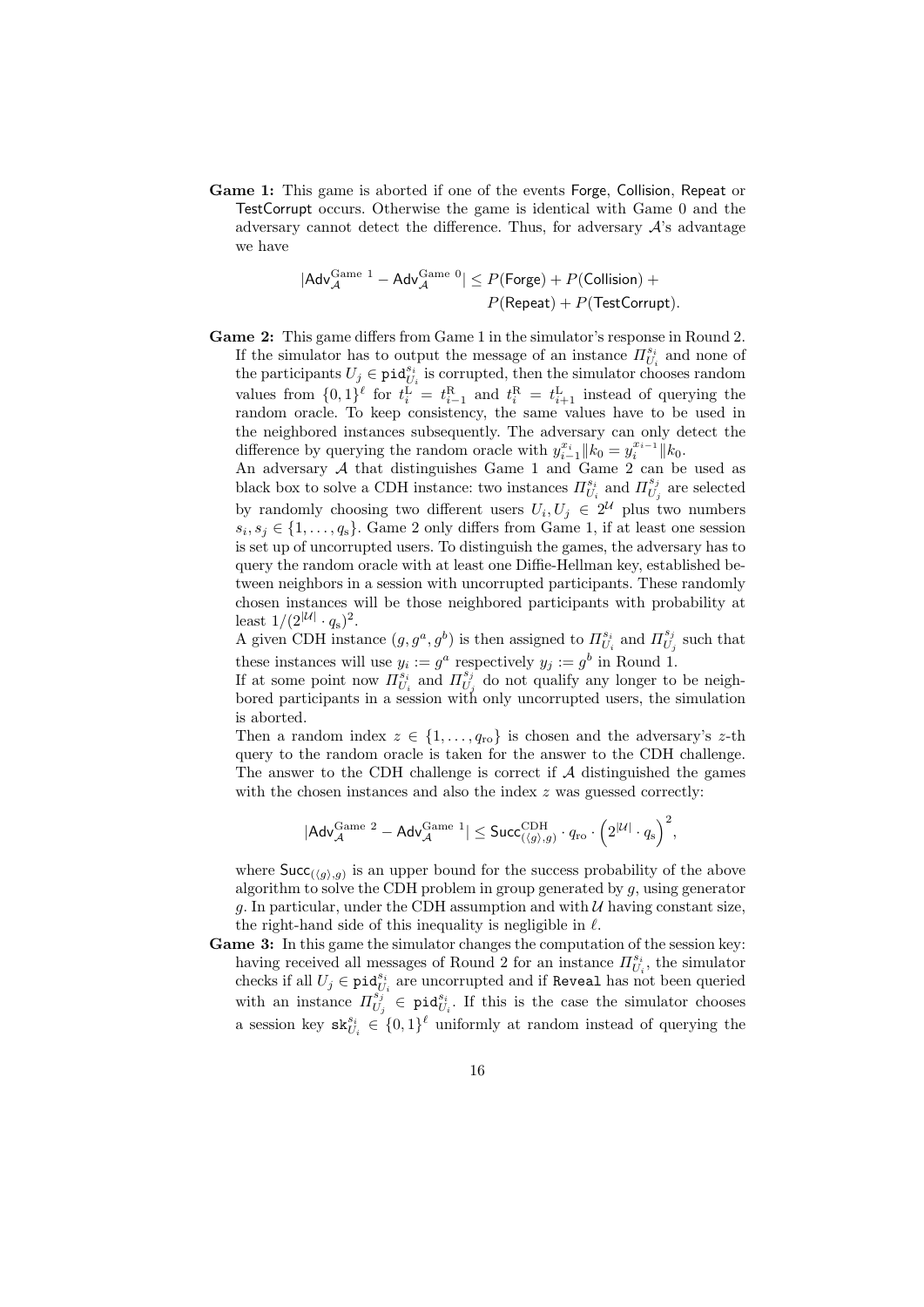random oracle. For consistency, the simulator will assign the same key to all partnered instances. To detect the difference to the previous game, the adversary must query the random oracle for  $H(r||k_0|| \dots ||k_n||1)$ .

About r only  $H(r)$  and  $e = k_0 \oplus r \oplus t_0^R$  are known. Thus, the adversary can only guess a random value for  $r$  and query the random oracle at most  $q_{\text{ro}}$ times, or can get the value r if it can invert the signcryption  $c$  to get  $k_0$  and can get  $t_0^R$ . This results in:

$$
|\mathsf{Adv}_{\mathcal{A}}^{\mathsf{Game 3}} - \mathsf{Adv}_{\mathcal{A}}^{\mathsf{Game 2}}| \le \frac{q_{\mathsf{ro}}}{2^\ell} + P(\mathsf{Decrypt})
$$

All participants involved in the Test session are uncorrupted, and none the instances involved in the Test query have been revaled. Therfore, those instances are affected by the modification just introduced, i. e., they use random session keys. Consequently  $\mathsf{Adv}_{\mathcal{A}}^{\mathsf{Game } 3} = 0$ .

Putting the probabilities together we recognize the adversary's advantage in the real model as negligible:

$$
\begin{aligned} \mathsf{Adv}_{\mathcal{A}} &\leq P(\mathsf{Forge}) + P(\mathsf{Collision}) + P(\mathsf{Repeat}) + \\ &\mathsf{Succ}^{\mathrm{CDH}}_{(\mathbb{G},g)} \cdot q_{\mathrm{ro}} \cdot (2^{\mathcal{U}})^2 \cdot q_{\mathrm{s}}^2 + \frac{q_{\mathrm{ro}}}{2^{\ell}} + P(\mathsf{Decrypt}) + P(\mathsf{TestCorrupt}). \end{aligned}
$$

Integrity. Let  $U_i$  and  $U_j$  be any two honest principals whose instances  $\Pi_i^{s_i}$ and  $\Pi_{U}^{s_j}$  $\frac{s_j}{U_j}$  accept ( $\texttt{acc}_{U_i}^{s_i} = \texttt{acc}_{U_i}^{s_i} = \texttt{TRUE}$ ) with a matching session identifier  $\texttt{sid}_{U_i}^{s_i} = \texttt{sid}_{U_j}^{s_j}$ . Then with overwhelming probability  $r||k_0|| \dots ||k_{n-1}||\texttt{pid}_{U_0}$  is identical for both users and therewith  $\mathtt{sk}_{U_i}^{s_i} = \mathtt{sk}_{U_j}^{s_j}$ . In particular,  $\Pi_{U_i}^{s_i}$  and  $\Pi_{II}^{s_j}$  $U_j$  have with overwhelming probability the same value  $\text{pid}_{U_0}$ . As the tests in Round 2 succeeded, we see that  $U_i \in \text{pid}_{U_0}$  and  $U_j \in \text{pid}_{U_0}$ . Moreover, we have  $\mathtt{pid}_{U_0}\subseteq\mathtt{pid}_{U_i}\cap\mathtt{pid}_{U_j}.$  Thus  $U_i\in\mathtt{pid}_{U_j}$  and  $U_j\in\mathtt{pid}_{U_i}$  with overwhelming probability.  $\Box$ 

### 4 Further protocol properties

The protocol in the previous section has a number of characteristics, that seem to be worth commenting. We do not formalize these properties here, and consequently these comments should not be taken as provable guarantees, but rather as issues that might deserve further (formal) exploration in future work:

Key agreement. The protocol is contributory in the sense that each party influences the value of the final session key by its input, and no proper subset of protocol participants can enforce a particular predetermined session key: parties U other than the initiator  $U_{\text{init}}$  have to publish their contribution  $k_i$  before learning the random value  $r$ , i.e., parties  $U$  can actually not fix any bit in the session key. The initiator  $U_{\text{init}}$  can mount a rushing attack, however: before fixing  $r$ ,  $U_{\text{init}}$ knows all inputs to the key derivation. Because of the application of the random oracle in the derivation of the session key,  $U_{init}$ 's potential to manipulate the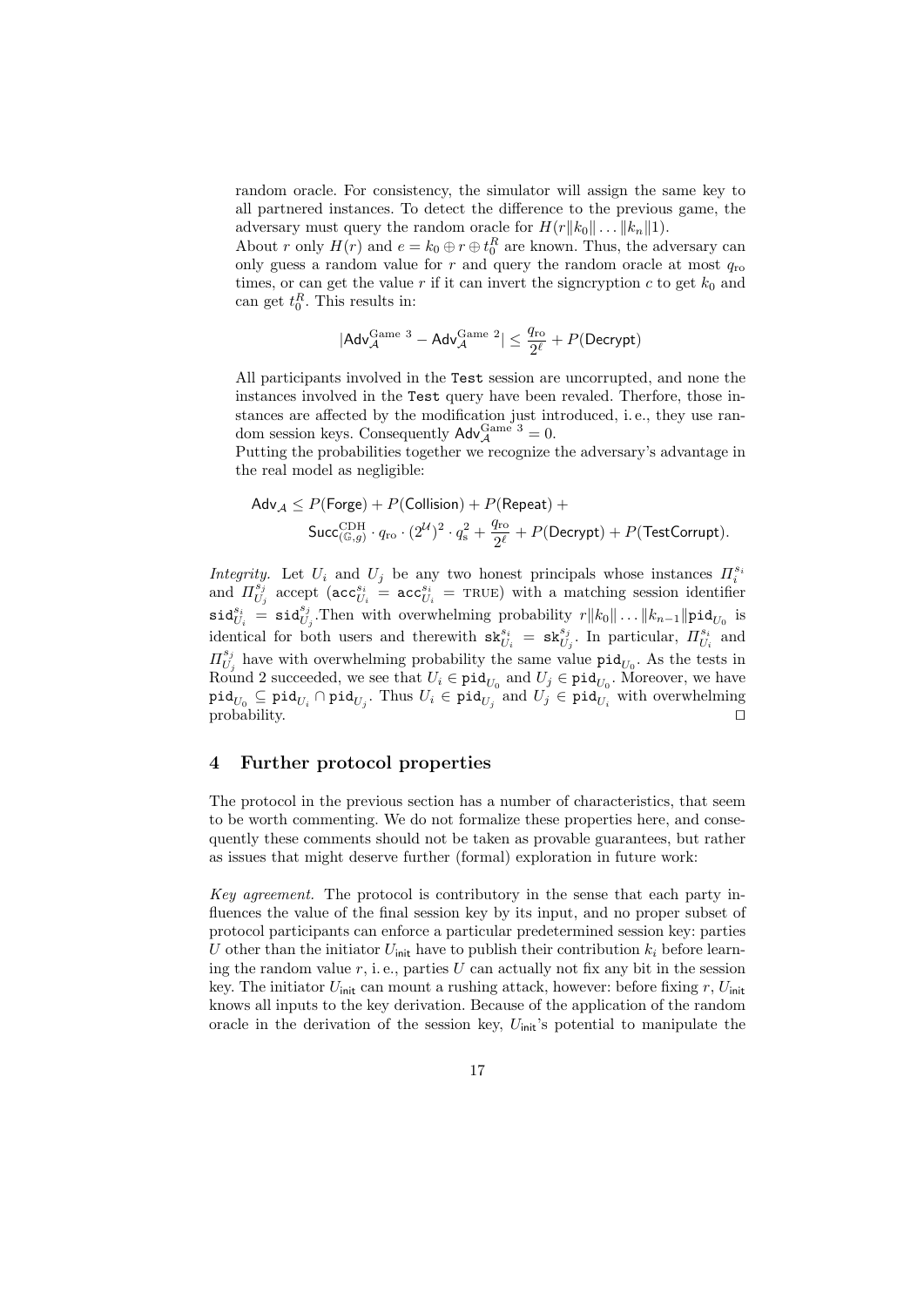value of the session key is still rather limited and reduces to quering the random oracle with different  $r$ -values. If a stronger guarantee is desired, the following approach (see [16, 4]) seems worth being explored: in Round 1, users  $U \neq U_{\text{init}}$ broadcast  $H(k_i)$  instead of  $k_i$ —and these hash value then form the basis to fix an ordering among protocol participants. The actual values  $k_1, \ldots, k_{n-1}$  would then be included in the Round 2 messages and checked for consistency with the Round 1 commitments.

Plausible deniability. Protocol transcripts generated by initiator  $U_{\text{init}}$  alone are indistinguishable from real protocol transcripts: even after revealing all secret keys, including the master keys,  $U_{\text{init}}$  cannot provide evidence of any other parties' active involvement in a protocol execution, as secret user keys  $ak<sub>U</sub>$  with  $U \neq U_{\text{init}}$  are only used to recover values signcrypted by  $U_{\text{init}}$ .

*Privacy.* As just noted, parties  $U \neq U_{\text{init}}$  use their secret keys only for recovering values signcrypted by the initiator  $U_{\text{init}}$ . At no point in the protocol do those parties have to make their attributes explicit; only the fact that  $U$  is contained in the access structure  $\text{pid}_{U_{\text{init}}}$  used to create the signcryption in Round 1 has to be revealed.

### 5 Conclusion

In this paper we discussed a notion of attribute-based key establishment and provided a two-round solution, building on an attribute-based signcryption scheme offering a basic form of security. The discussion of attribute-based signcryption might be of independent interest, and, as shown, such a signcryption scheme can be derived from suitable attribute-based signature and encryption schemes, using the encrypt-then-sign paradigm. We think that our discussion raises a number of questions that deserve follow-up work—like the question of dedicated constructions for attribute-based signcryption schemes or the use of a form of attribute-based key-encapsulation with the proposed protocol.

#### Acknowledgments

The second author acknowledges support of FICYT (project IB-08-147) and Spanish MEC (project MEC-07-MTM2007-67884-C04-01 and FPU grant AP2007- 03141, cofinanced by the European Social Fund). Also, we thank the anonymous referees for their comments.

#### References

1. Jee Hea An, Yevgeniy Dodis, and Tal Rabin. On the Security of Joint Signature and Encryption. In Lars R. Knudsen, editor, Advances in Cryptology – EUROCRYPT 2002, volume 2332 of Lecture Notes in Computer Science, pages 83–107. Springer, 2002.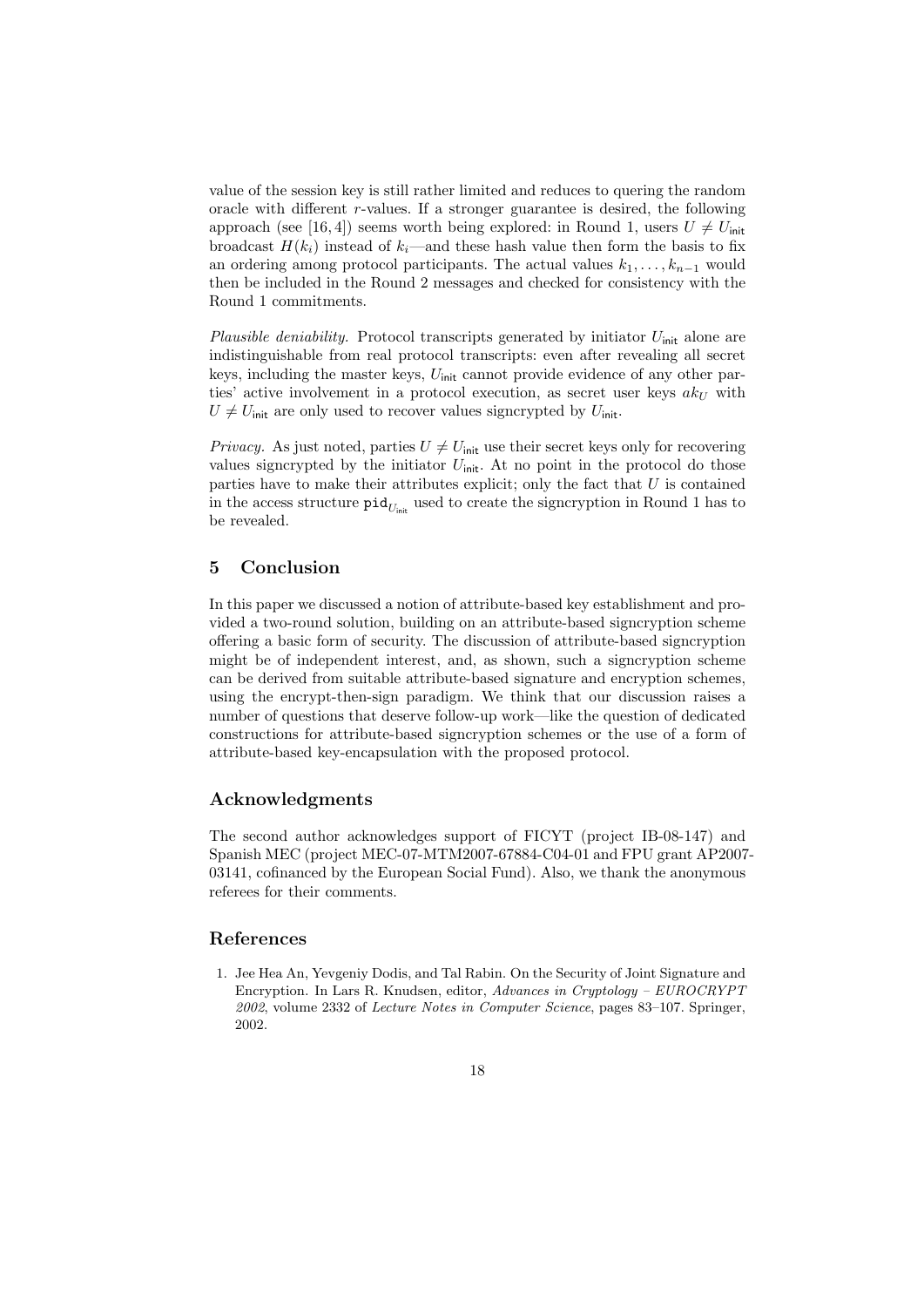- 2. James Birkett and Douglas Stebila. Predicate-Based Key Exchange. Cryptology ePrint Archive, Report 2010/082, February 2010. Available at http://eprint. iacr.org/2010/082/.
- 3. Jens-Matthias Bohli and Rainer Steinwandt. Deniable Group Key Agreement. In Phong Q. Nguyen, editor, Progress in Cryptology – VIETCRYPT 2006, volume 4341 of Lecture Notes in Computer Science, pages 298–311. Springer, 2006.
- 4. Jens-Matthias Bohli, María Isabel González Vasco, and Rainer Steinwandt. Secure group key establishment revisited. International Journal of Information Security, 6(4):243–254, 2007.
- 5. Dan Boneh and Brent Waters. Conjunctive, Subset, and Range Queries on Encrypted Data. In Salil P. Vadhan, editor, Theory of Cryptography – TCC 2007,, volume 4392 of Lecture Notes in Computer Science, pages 535–554. Springer, 2007.
- 6. Colin Boyd and Anish Mathuria. Protocols for Authentication and Key Establishment. Information security and cryptography. Springer, 2003.
- 7. Emmanuel Bresson, Olivier Chevassut, David Pointcheval, and Jean-Jacques Quisquater. Provably Authenticated Group Diffie-Hellman Key Exchange. In Pierangela Samarati, editor, Proceedings of the 8th ACM Conference on Computer and Communications Security (CCS-8), pages 255–264. ACM, 2001.
- 8. Mike Burmester and Yvo Desmedt. A secure and scalable Group Key Exchange system. Information Processing Letters, 94:137–143, 2005.
- 9. Jan Camenisch, Nathalie Casati, Thomas Gross, and Victor Shoup. Credential Authenticated Identification and Key Exchange. Cryptology ePrint Archive: Report 2010/055, February 2010. Available at http://eprint.iacr.org/2010/055/.
- 10. Ran Canetti. Universally composable security: A new paradign for cryptographic protocols. Cryptology ePrint Archive, Report 2000/067, December 2005. Available at http://eprint.iacr.org/2000/067/.
- 11. Liming Fang, Jiandong Wang, Yongjun Ren, Jinyue Xia, and Shizhu Bian. Chosen-Ciphertext Secure Multi-authority Fuzzy Identity-Based Key Encapsulation without ROM. In Proceedings of the 2008 International Conference on Computational Intelligence and Security – Volume 01, pages 326–330. IEEE Computer Society, 2008.
- 12. Malakondayya Choudary Gorantla, Colin Boyd, and Juan Manuel González Nieto. Attribute-based Authenticated Key Exchange. Cryptology ePrint Archive: Report 2010/084, February 2010.
- 13. Jonathan Katz, Amit Sahai, and Brent Waters. Predicate Encryption Supporting Disjunctions, Polynomial Equations, and Inner Products. In Nigel P. Smart, editor, Advances in cryptology – EUROCRYPT 2008, volume 4965 of Lecture Notes in Computer Science, pages 146–162. Springer, 2008.
- 14. Jonathan Katz and Moti Yung. Scalable Protocols for Authenticated Group Key Exchange. In Dan Boneh, editor, Advances in Cryptology – CRYPTO'03, volume 2729 of Lecture Notes in Computer Science, pages 110–125. Springer, 2003.
- 15. Fagen Li, Masaaki Shirase, and Tsuyoshi Takagi. Identity-Based Hybrid Signcryption. In International Conference on Availability, Reliability and Security 2009, ARES' 09, pages 534–539. IEEE Computer Society, 2009.
- 16. Chris J. Mitchell, Mike Ward, and Piers Wilson. Key control in key agreement protocols. IEE Electronics Letters, 34(10):980–981, 1998.
- 17. Takashi Nishide, Kazuki Yoneyama, and Kazuo Ohta. Attribute-Based Encryption with Partially Hidden Encryptor-Specified Access Structures. In Steven M. Bellovin, Rosario Gennaro, Angelos Keromytis, and MotiYung, editors, Applied Cryptography and Network Security, 6th International Conference, ACNS 2008, volume 5037 of Lecture Notes in Computer Science, pages 111–129. Springer, 2008.